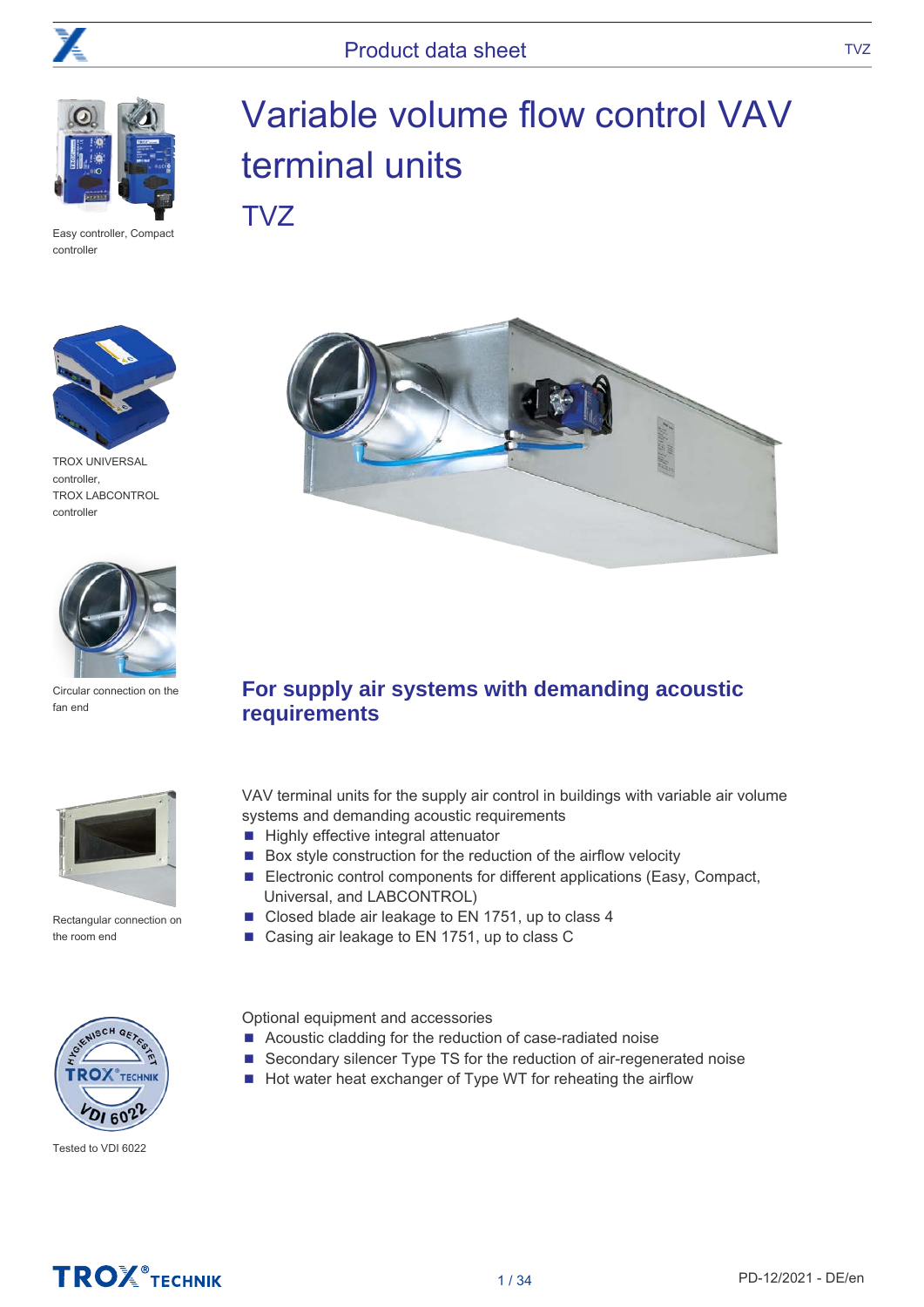

| General information | 2 |
|---------------------|---|
| <b>Function</b>     | 4 |
| Technical data      | 5 |

- [Order code 12](#page-11-0) [Variants 21](#page-20-0)
- [Dimensions and weight 23](#page-22-0)
- [Quick sizing 5](#page-4-1) [Specification text 10](#page-9-0) [Product details 28](#page-27-0)
	- [Nomenclature 33](#page-32-0)

## General information

#### <span id="page-1-0"></span>**Application**

- Rectangular VAV terminal units for use in ventilation and air conditioning systems
- For controlling, restricting or shutting off the supply air flow in systems with high acoustic requirements
- Integral attenuator
- Closed-loop volume flow control using an external power supply
- For variable or constant volume flow systems
- Shut-off by means of switching (by others)
- Can also be used for duct or room pressure control with suitable control components

#### **Special features**

- Integral attenuator with at least 26 dB insertion loss at 250 Hz
- Hygiene tested and certified
- Factory set-up or programming and aerodynamic function testing
- Parameters can also later be set on the control component; additional adjustment device may be necessary
- Inspection access according to VDI 6022

#### **Nominal sizes**

▪ 125, 160, 200, 250, 315, 400

#### **Variants**

- TVZ: Supply air unit
- TVZ-D: Supply air unit with acoustic cladding
- Units with acoustic cladding and/or secondary silencer Type TS for very demanding acoustic requirements
- Acoustic cladding cannot be retrofitted

#### **Parts and characteristics**

- Ready-to-commission unit which consists of mechanical parts and control components.
- Averaging effective pressure sensor for volume flow rate measurement
- Damper blade
- Integral attenuator
- Inspection access
- Factory assembled control components complete with wiring and tubing
- Aerodynamic functional testing on a special test rig before shipping of each unit
- Set-up data is given on a label or volume flow rate scale affixed to the unit
- High control accuracy (even with upstream bend  $R = 1D$ )

#### **Attachments**

- EASY controller: Compact unit consisting of controller with potentiometers, effective pressure transducer and actuator
- Compact controller: Compact unit consisting of controller with potentiometers, effective pressure transducer and actuator
- Universal controller: Controller, effective pressure transducer and actuators for special applications
- LABCONTROL: Control components for air management systems

#### **Accessories**

▪ Double lip seal (factory fitted)

#### **Useful additions**

- Secondary silencer Type TS
- Heat exchanger Type WT

#### **Construction features**

- Rectangular casing
- Spigot on the fan end suitable for circular ducts to EN 1506 or EN 13180
- Spigot with groove for double lip seal
- Connection on the room end suitable for ducts
- Baffle plate, downstream of the damper blade, for achieving the best possible acoustic and aerodynamic performance
- Position of the damper blade indicated externally at shaft extension
- Thermal and acoustic insulation (lining)

#### **Materials and surfaces**

- Casing and damper blade made of galvanised sheet steel
- Damper blade seal made of TPE plastic
- Lining is mineral wool
- Effective pressure sensor made of aluminium
- Plastic plain bearings
- Shaft and linkage: Galvanised steel
- Variant with acoustic cladding (-D)
- Acoustic cladding made of galvanised sheet steel
- Lining is mineral wool

▪ Rubber elements for the insulation of structure-borne noise Mineral wool

- To EN 13501, fire rating Class A1, non-combustible
- RAL quality mark RAL-GZ 388
- Non-hazardous to health thanks to being highly biosoluble in accordance with the Ordinance on Hazardous Substances and Note Q of the European Directive (EC) No. 1272/2008
- Faced with glass fibre fabric as a protection against erosion from airflow velocities of up to 20 m/s
- Inert to fungal and bacterial growth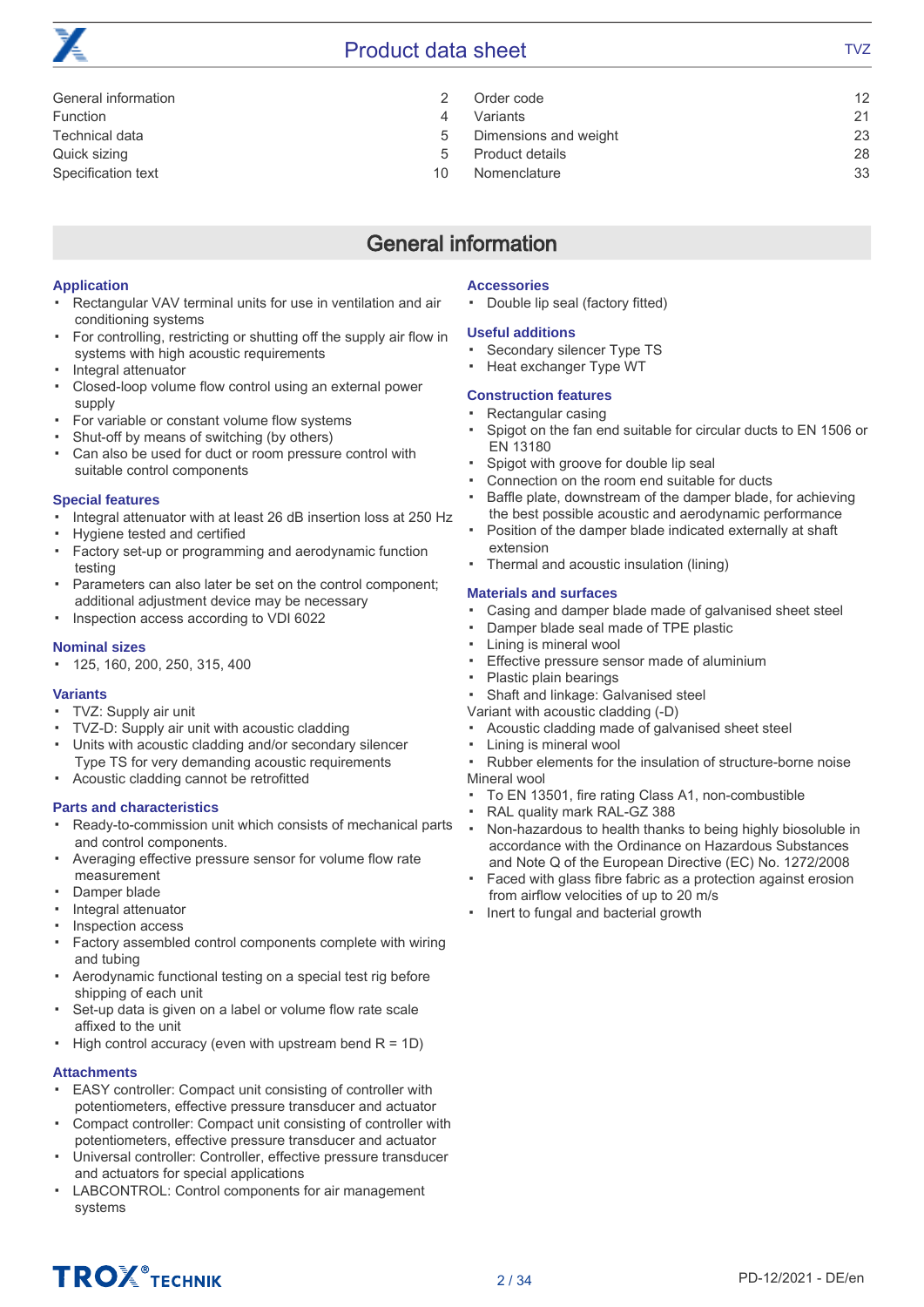

#### **Standards and guidelines**

Fulfils the hygiene requirements of

- EN 16798, Part 3
- VDI 6022, Sheet 1
- DIN 1946, Part 4
- Further standards, guidelines in accordance with hygiene certificate

Casing leakage:

Nominal sizes 125 – 200

- EN 1751, Class C
- Nominal sizes 250 400
- EN 1751, Class B

Closed blade air leakage:

Nominal sizes 125 – 160

- EN 1751, Class 3
- Meets the general requirements of DIN 1946, Part 4, with regard to the acceptable closed damper blade air leakage Nominal sizes 200 – 400
- EN 1751, Class 4
- Meets the increased requirements of DIN 1946, Part 4, with regard to the acceptable closed blade air leakage

#### **Maintenance**

▪ Maintenance-free as construction and materials are not subject to wear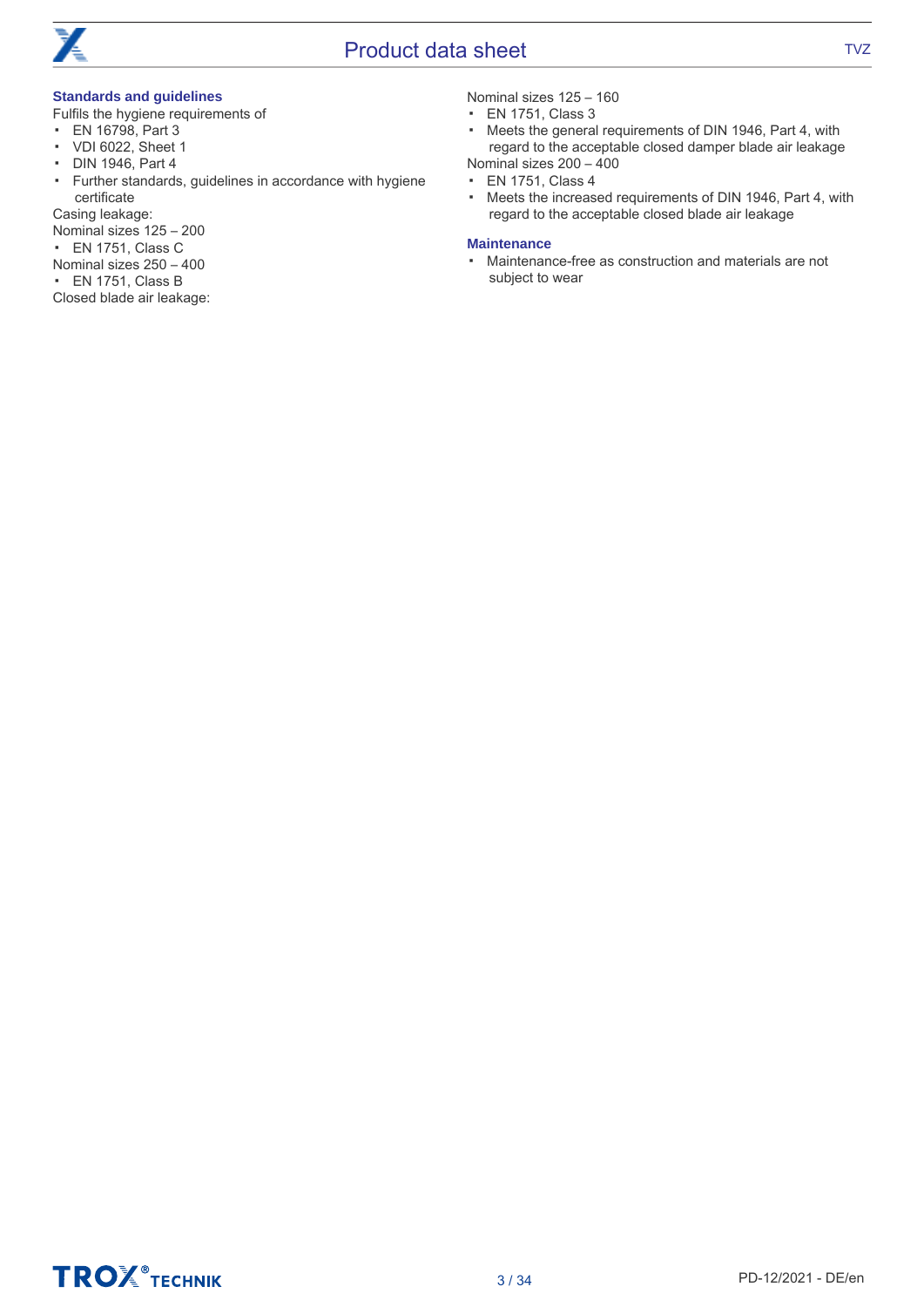

### Function

<span id="page-3-0"></span>The VAV terminal unit is fitted with an effective pressure sensor for measuring the volume flow rate.

The control components (attachments) include an effective pressure transducer that transforms the effective pressure into an electric signal, a controller, and an actuator; the control functions can be achieved with an Easy controller or with a Compact controller or with individual components (Universal or LABCONTROL).

For most applications, the setpoint value comes from a room temperature controller.

**Schematic illustration of the TVZ**

The controller compares the actual value with the setpoint value and alters the control signal of the actuator if there is a difference between the two values.

An integral attenuator reduces the noise that is created by the restriction of the airflow.

The airflow velocity at the room end is, due to the larger rectangular cross section, about half the velocity in the circular duct.



① Effective pressure sensor

- ② Double lip seal
- ③ Inspection access
- ④ Damper blade
- ⑤ Integral attenuator
- ⑥ Control components, e.g. an Easy controller

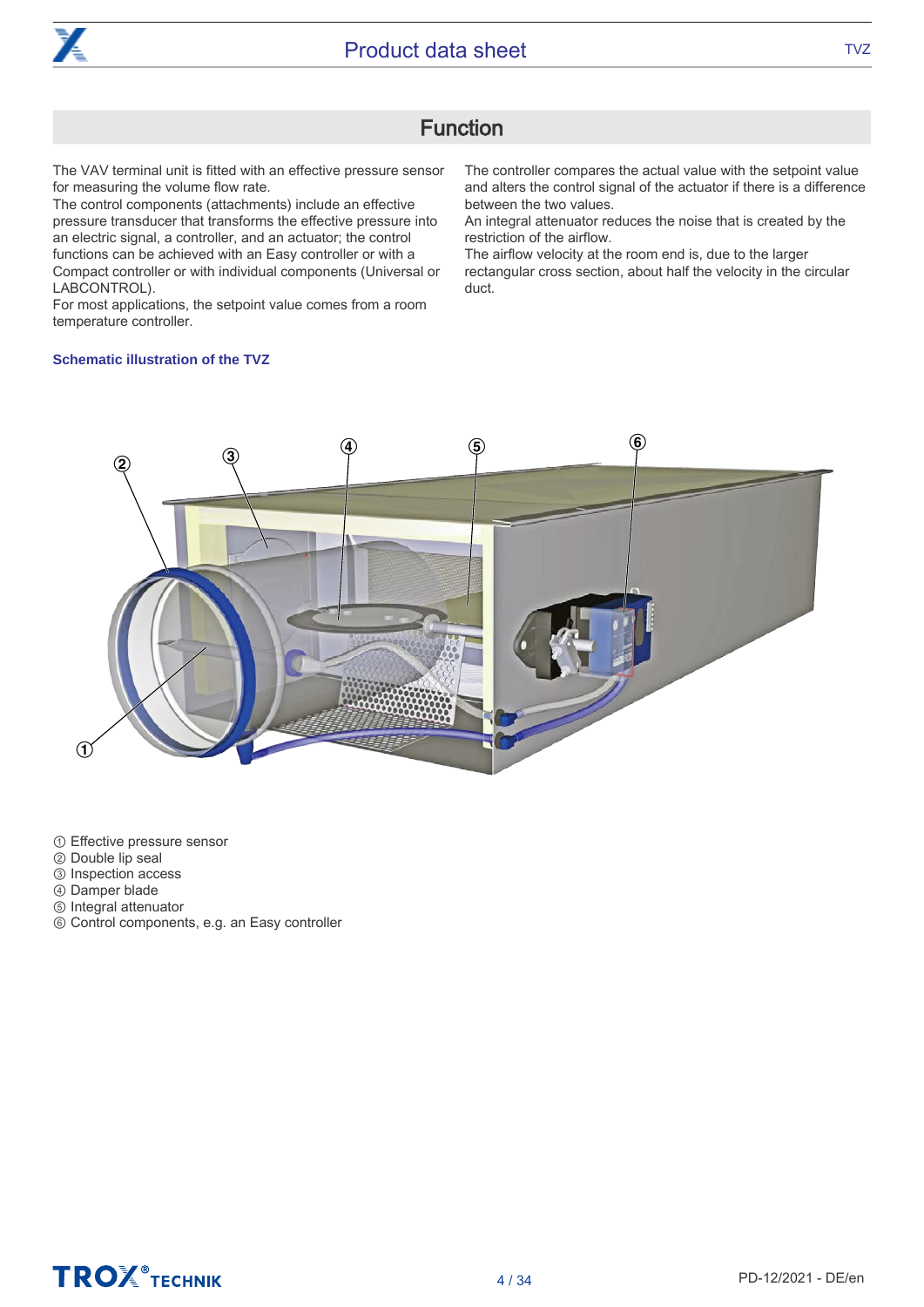

### Technical data

<span id="page-4-0"></span>

| Nominal sizes                                                        | $125 - 400$ mm                                  |
|----------------------------------------------------------------------|-------------------------------------------------|
| Volume flow rate range                                               | 14 – 2007 I/s or 50 – 7228 m <sup>3</sup> /h    |
| Volume flow rate control range (unit with dynamic effective pressure | Approx. $10 - 100$ % of the nominal volume flow |
| measurement)                                                         | rate                                            |
| Minimum differential pressure                                        | Up to 123 Pa (without secondary silencer)       |
| Maximum differential pressure                                        | 1000 Pa                                         |
| Operating temperature                                                | 10 to 50 °C                                     |

## Quick sizing

<span id="page-4-1"></span>Quick sizing tables provide a good overview of the minimum differential pressures, the volume flow rate accuracy and the room sound pressure levels that can be expected. Intermediate values may be achieved by interpolation.

The sound power levels for calculating the sound pressure levels were measured in the TROX laboratory according to DIN EN ISO 5135 - see "Basic information and nomenclature".

Precise results and spectral data for all control components can be calculated with our Easy Product Finder design program. The first selection criteria for the nominal size are the actual volume flow rates  $q_{\text{win}}$  and  $q_{\text{win}}$ .

#### **Volume flow rate ranges and minimum differential pressure values**

The minimum differential pressure of VAV terminal units is an important factor in designing the ductwork and in rating the fan including speed control. It must be ensured that for all operating conditions and for all terminal units a sufficient pressure differential is applied to each controller ( $\Delta_{\text{stat,min}}$ ). The measurement points for fan speed control must be selected accordingly. The volume flow rates given for VAV terminal units depend on the nominal size and on the control component (attachment) that is installed.

#### **Volume flow rate ranges and minimum differential pressure values**

Control component for dynamic pressure measurements – Easy (potentiometers) **Attachment: Easy**

| <b>NS</b> | qv [l/s] | qv[m <sup>3</sup> /h] | Δpstmin [Pa] | $\Delta qV$ [ $\pm\%$ ] |                 |
|-----------|----------|-----------------------|--------------|-------------------------|-----------------|
|           |          |                       | $\odot$      | $\circledS$             |                 |
| 125       | 14       | 50                    | 1            | $\overline{c}$          | 20              |
| 125       | 56       | 201                   | 13           | 18                      | $\overline{9}$  |
| 125       | 98       | 353                   | 39           | 55                      | 7               |
| 125       | 140      | 504                   | 79           | 111                     | $\overline{5}$  |
| 160       | 24       | 83                    | 1            | $\overline{2}$          | 19              |
| 160       | 94       | 339                   | 12           | 18                      | $\mathsf g$     |
| 160       | 165      | 595                   | 35           | 53                      | $6\phantom{1}6$ |
| 160       | 236      | 851                   | 72           | 109                     | 5               |
| 200       | 37       | 133                   | 1            | $\overline{c}$          | 19              |
| 200       | 150      | 540                   | 11           | 22                      | $\overline{9}$  |
| 200       | 263      | 948                   | 34           | 65                      | $\,$ 6 $\,$     |
| 200       | 376      | 1355                  | $70\,$       | 133                     | 5               |
| 250       | 58       | 208                   |              | $\overline{2}$          | 19              |
| 250       | 236      | 848                   | 12           | 24                      | $\overline{9}$  |
| 250       | 413      | 1488                  | 37           | 72                      | $\,$ 6 $\,$     |
| 250       | 591      | 2128                  | 74           | 146                     | 5               |
| 315       | 96       | 344                   | 1            | $\overline{2}$          | 19              |
| 315       | 390      | 1405                  | 12           | 20                      | $\overline{9}$  |
| 315       | 685      | 2467                  | 36           | 59                      | $\sqrt{6}$      |

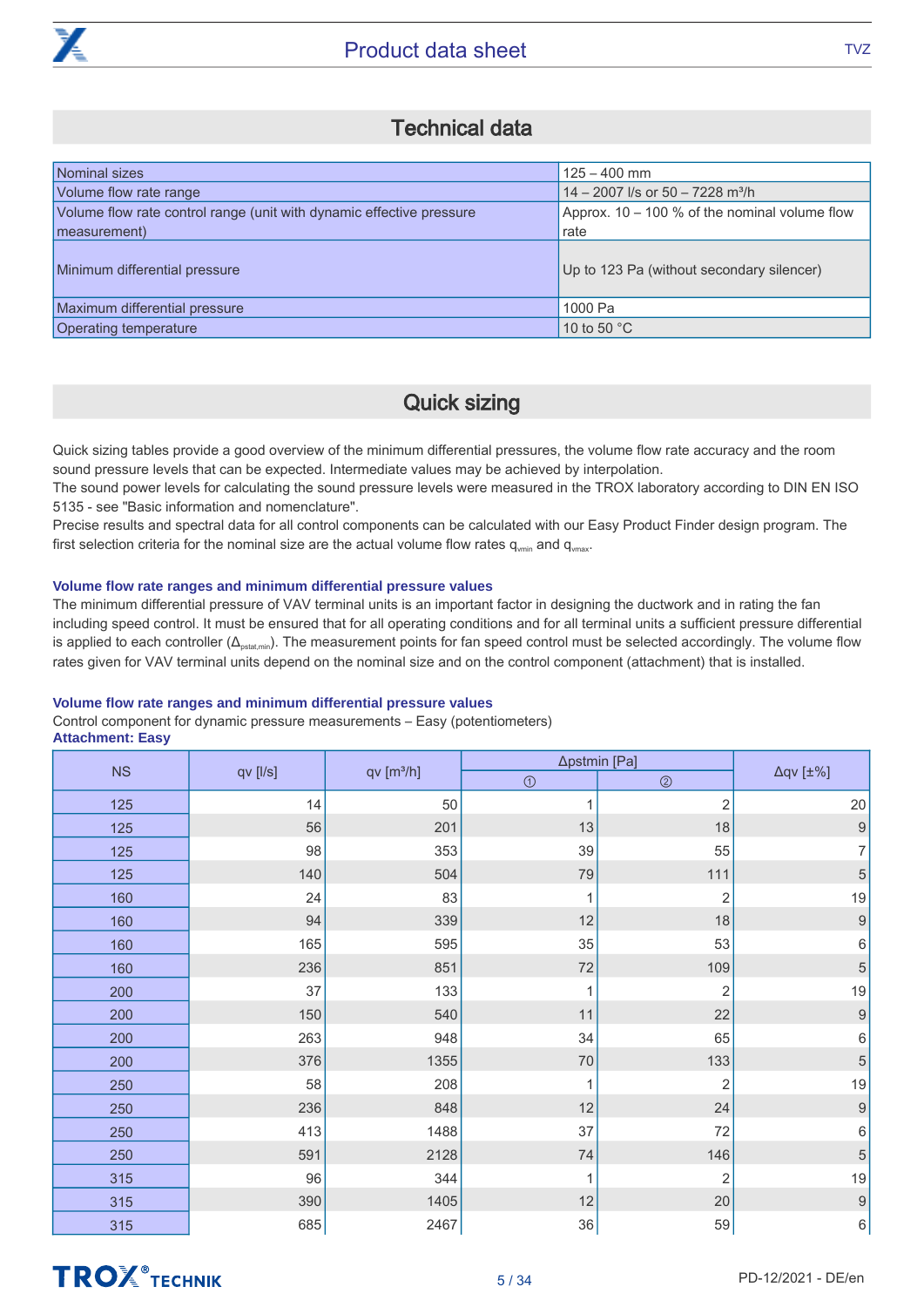

|           |          |                        | ∆pstmin [Pa] |               |                         |
|-----------|----------|------------------------|--------------|---------------|-------------------------|
| <b>NS</b> | qv [l/s] | qv [m <sup>3</sup> /h] | (1)          | $\circled{2}$ | $\Delta qV$ [ $\pm\%$ ] |
| 315       | 980      | 3528                   | 73           | 121           | $\overline{5}$          |
| 400       | 157      | 563                    |              |               | 19                      |
| 400       | 638      | 2298                   | 12           |               | 9                       |
| 400       | 1120     | 4033                   | 36           | 51            | 6                       |
| 400       | 1602     | 5768                   | 73           | 104           | $\overline{5}$          |

① Basic unit

② Basic unit with secondary silencer TS

#### **Volume flow rate ranges and minimum differential pressure values** Control component dynamic measurement principle  $-q_v$  Extended **Attachments: BC0, BL0 \*\*, BM0, BM0-J6**

| <b>NS</b> | qv [l/s] | qv[m <sup>3</sup> /h] | ∆pstmin [Pa] | $\Delta q$ v [ $\pm\%$ ] |                |
|-----------|----------|-----------------------|--------------|--------------------------|----------------|
|           |          |                       | $\odot$      | $\circledcirc$           |                |
| 125       | 14       | 50                    | 1            | $\sqrt{2}$               | $20\,$         |
| 125       | 68       | 244                   | 19           | 26                       | $\,$ 8 $\,$    |
| 125       | 121      | 437                   | 59           | 84                       | $\,6$          |
| 125       | 175      | 631                   | 123          | 174                      | 5              |
| 160       | 24       | 83                    | 1            | $\overline{c}$           | 19             |
| 160       | 114      | 411                   | 17           | 26                       | $\,$ 8 $\,$    |
| 160       | 205      | 738                   | 54           | 82                       | 6              |
| 160       | 296      | 1066                  | 113          | 170                      | 5              |
| 200       | 37       | 133                   | 1            | $\overline{2}$           | 19             |
| 200       | 182      | 655                   | 17           | 31                       | $\,$ 8 $\,$    |
| 200       | 327      | 1176                  | 53           | 100                      | $\,$ 6 $\,$    |
| 200       | 471      | 1698                  | 109          | 208                      | 5              |
| 250       | 58       | 208                   | 1            | $\overline{2}$           | $19$           |
| 250       | 285      | 1027                  | 18           | 34                       | $\,$ 8 $\,$    |
| 250       | 513      | 1847                  | 56           | 110                      | $\,$ 6 $\,$    |
| 250       | 740      | 2666                  | 116          | 229                      | $\overline{5}$ |
| 315       | 96       | 344                   | 1            | $\sqrt{2}$               | 19             |
| 315       | 473      | 1703                  | 17           | 29                       | $\,8\,$        |
| 315       | 851      | 3062                  | 55           | 91                       | $\,6$          |
| 315       | 1228     | 4421                  | 114          | 190                      | 5              |
| 400       | 157      | 563                   | 1            | 1                        | 19             |
| 400       | 774      | 2785                  | 17           | 25                       | $\,$ 8 $\,$    |
| 400       | 1391     | 5006                  | 55           | 78                       | $\,6$          |
| 400       | 2007     | 7228                  | 115          | 162                      | 5              |

① Basic unit

② Basic unit with secondary silencer TS

\*\* Control component to be discontinued - do not include in new projects

| Volume flow rate ranges and minimum differential pressure values  |
|-------------------------------------------------------------------|
| Control component dynamic measurement principle - q. As standard  |
| Attachments: BUDN, BUDNF, LN0, LK0, LB0, XB0, XB4, (B13 *, B1B *) |

|           |                 |                        | ∆pstmin [Pa] |    |                          |
|-----------|-----------------|------------------------|--------------|----|--------------------------|
| <b>NS</b> | qv [l/s]        | qv [m <sup>3</sup> /h] |              | ②  | $\Delta q$ v [ $\pm\%$ ] |
| 125       | 4               | 50                     |              |    | 20                       |
| 125       | 58 <sub>1</sub> | 207                    | 14           | 19 | 9                        |

# **TROX** TECHNIK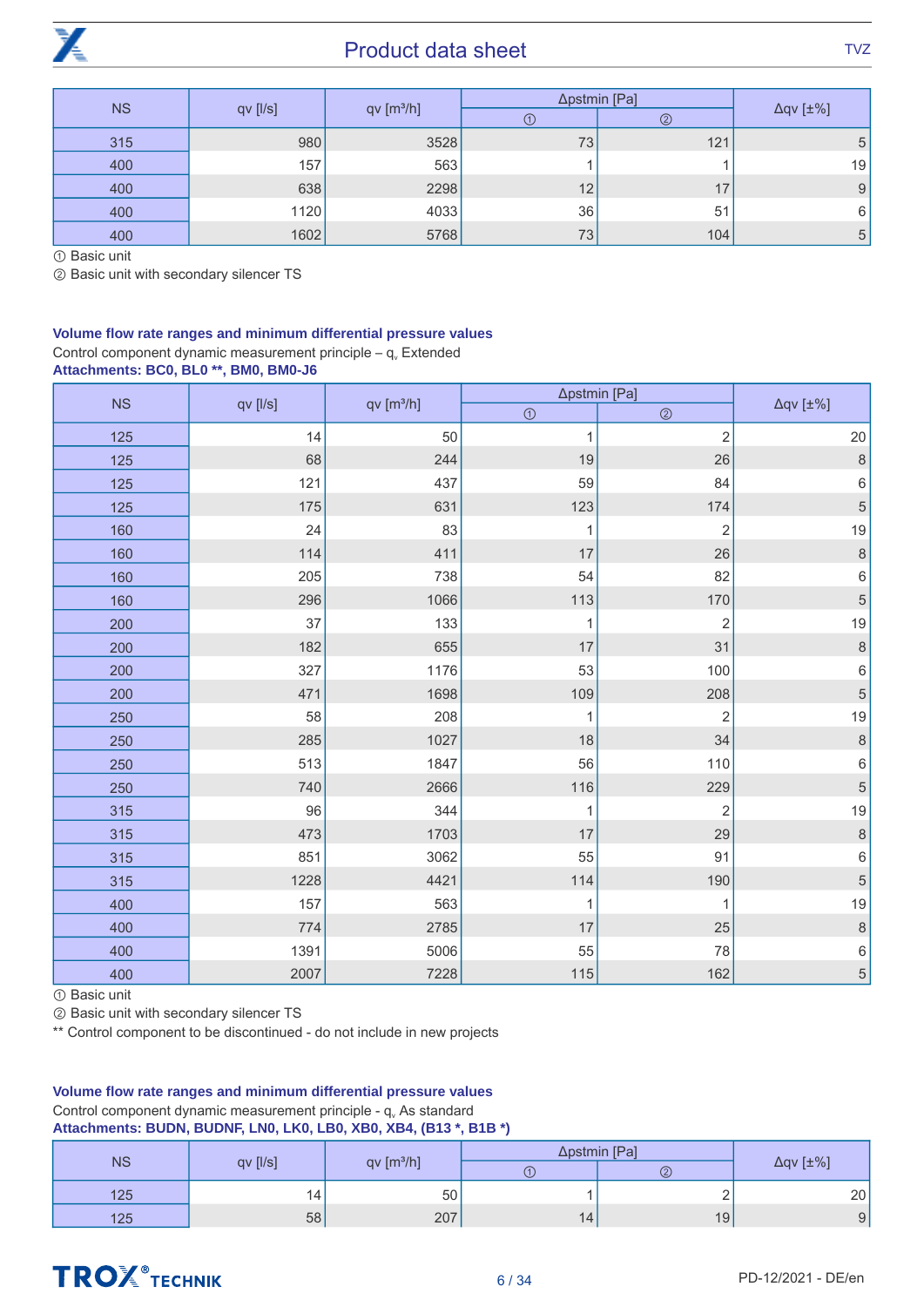

| <b>NS</b> |          |             | Δpstmin [Pa] |                |                         |
|-----------|----------|-------------|--------------|----------------|-------------------------|
|           | qv [l/s] | $qv[m^3/h]$ | $\odot$      | $\circledcirc$ | $\Delta qV$ [ $\pm\%$ ] |
| 125       | 101      | 365         | 42           | 59             | $\,6$                   |
| 125       | 145      | 522         | 84           | 119            | 5                       |
| 160       | 24       | 83          |              | $\overline{2}$ | 19                      |
| 160       | 97       | 349         | 13           | 19             | $\mathsf g$             |
| 160       | 171      | 616         | 38           | 57             | $\overline{6}$          |
| 160       | 245      | 882         | 77           | 117            | 5                       |
| 200       | 37       | 133         |              | $\overline{2}$ | 19                      |
| 200       | 155      | 557         | 12           | 23             | $\mathsf g$             |
| 200       | 272      | 980         | 37           | 70             | $\,6$                   |
| 200       | 390      | 1404        | $75\,$       | 143            | 5                       |
| 250       | 58       | 208         | 1            | $\overline{c}$ | 19                      |
| 250       | 243      | 874         | 13           | 25             | $\mathsf g$             |
| 250       | 428      | 1539        | 39           | 77             | $\sqrt{6}$              |
| 250       | 612      | 2205        | $80\,$       | 157            | 5                       |
| 315       | 96       | 344         |              | $\overline{c}$ | 19                      |
| 315       | 402      | 1448        | 13           | 21             | 8                       |
| 315       | 709      | 2553        | 38           | 64             | $\overline{6}$          |
| 315       | 1015     | 3657        | 78           | 130            | 5                       |
| 400       | 157      | 563         | 1            | 1              | 19                      |
| 400       | 658      | 2368        | 13           | 18             | $\delta$                |
| 400       | 1159     | 4173        | 39           | 54             | $\overline{6}$          |
| 400       | 1660     | 5978        | $79\,$       | 111            | 5                       |

① Basic unit

② Basic unit with secondary silencer TS

\* Control component already discontinued

#### **Volume flow rate ranges and minimum differential pressure values** Control component of static measurement principle **Attachments: BUSN, BUSNF, BUSS, XD0, XD4, TUN, TUNF, TUS, TUSD, ELAB (BP3 \*, BPG \*, BPB \*, BB3 \*, BBB \*)**

| <b>NS</b> |          |             | ∆pstmin [Pa]   |                |                          |
|-----------|----------|-------------|----------------|----------------|--------------------------|
|           | qv [l/s] | $qv[m^3/h]$ | $\odot$        | $\circledcirc$ | $\Delta q$ v [ $\pm\%$ ] |
| 125       | 21       | 73          | $\sqrt{2}$     | 3              | 16                       |
| 125       | 62       | 223         | 16             | 22             | $\bf 8$                  |
| 125       | 103      | 372         | 43             | 61             | $6\,$                    |
| 125       | 145      | 522         | 84             | 119            | $\sqrt{5}$               |
| 160       | 35       | 123         | 2              | 3              | 16                       |
| 160       | 104      | 376         | 14             | 22             | $\bf 8$                  |
| 160       | 175      | 629         | 40             | 60             | $6 \mid$                 |
| 160       | 245      | 882         | 77             | 117            | $\sqrt{5}$               |
| 200       | 55       | 195         | $\overline{2}$ | 3              | 16                       |
| 200       | 166      | 598         | 14             | 26             | $\bf 8$                  |
| 200       | 278      | 1001        | 38             | 73             | $6\,$                    |
| 200       | 390      | 1404        | $75\,$         | 143            | $\sqrt{5}$               |
| 250       | 85       | 306         | $\overline{2}$ | 4              | 16                       |
| 250       | 261      | 939         | 15             | 29             | $\bf 8$                  |
| 250       | 437      | 1572        | 41             | 80             | $6\,$                    |
| 250       | 612      | 2205        | 80             | 157            | $\sqrt{5}$               |
| 315       | 142      | 508         | $\sqrt{2}$     | 3              | 15                       |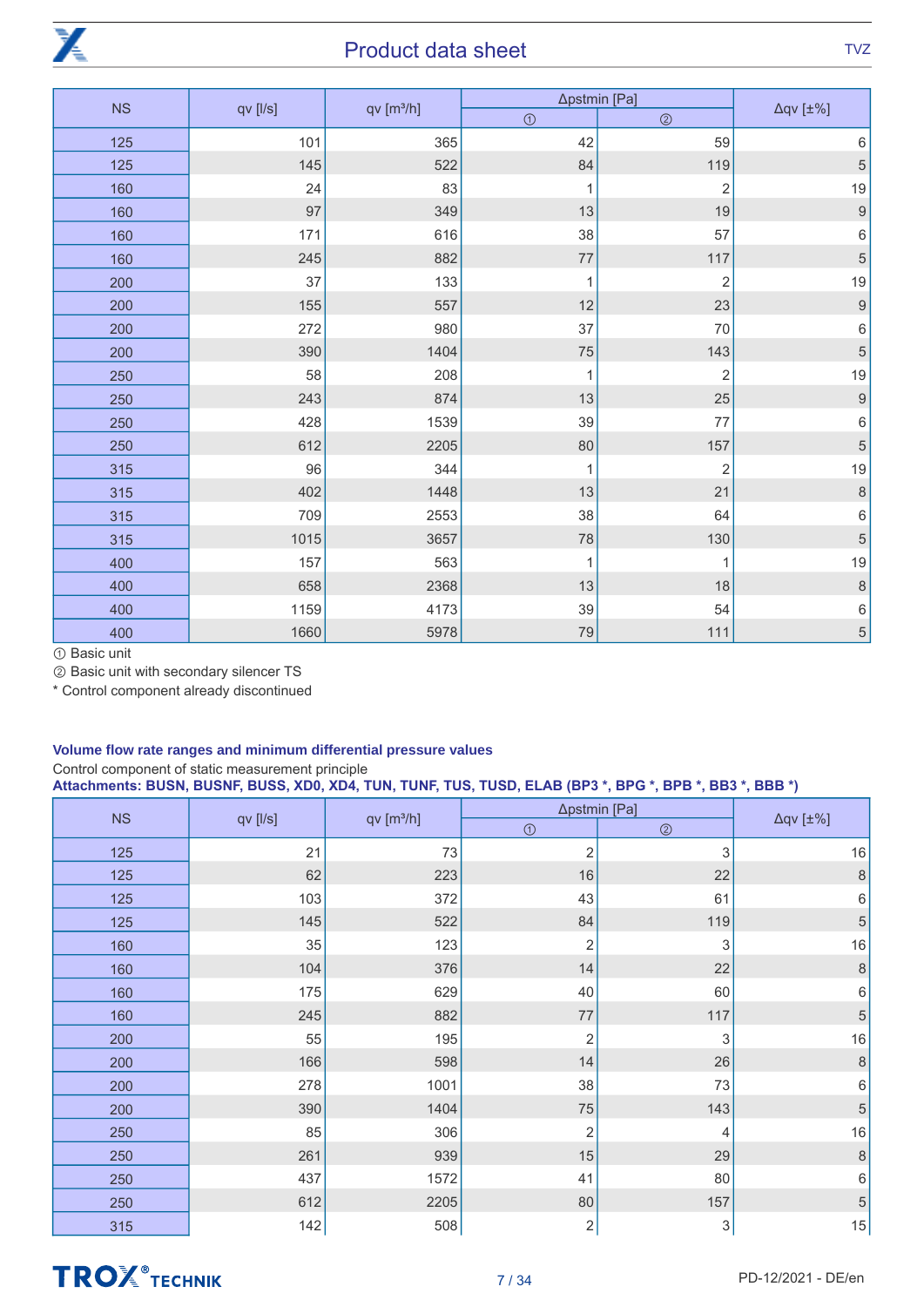

| <b>NS</b> |          |                        | ∆pstmin [Pa] |                |                         |
|-----------|----------|------------------------|--------------|----------------|-------------------------|
|           | qv [l/s] | qv [m <sup>3</sup> /h] |              | $^{\circledR}$ | $\Delta qV$ [ $\pm\%$ ] |
| 315       | 433      | 1558                   | 15           | 24             | 8                       |
| 315       | 724      | 2607                   | 40           | 66             | 6                       |
| 315       | 1015     | 3657                   | 78           | 130            | $\sqrt{5}$              |
| 400       | 231      | 830                    | ົ            | 3              | 15                      |
| 400       | 707      | 2546                   | 15           | 21             | 8                       |
| 400       | 1184     | 4262                   | 40           | 57             | 6                       |
| 400       | 1660     | 5978                   | 79           | 111            | $\sqrt{5}$              |

① Basic unit

② Basic unit with secondary silencer TS

\* Control component already discontinued

#### **Quick sizing table for sound pressure level**

The quick sizing tables are based on generally accepted attenuation and insulation levels. If the sound pressure level exceeds the required level, a larger air terminal unit and/or a silencer or acoustic cladding is required. For more information on the acoustic data, see basic information and nomenclature.

#### Quick sizing table for air-regenerated noise L<sub>PA</sub>

Controller including silencer (total flow rate range of type)

|     |          |             | 150 Pa  |                | 500 Pa  |                |
|-----|----------|-------------|---------|----------------|---------|----------------|
| NS  | qv [l/s] | $qv[m^3/h]$ | $\odot$ | $\circledcirc$ | $\odot$ | $\circledcirc$ |
| 125 | 14       | 50          | < 15    | < 15           | 17      | $<15$          |
| 125 | 68       | 244         | 27      | 16             | 31      | 20             |
| 125 | 121      | 437         | 31      | 21             | 35      | 25             |
| 125 | 175      | 631         | 34      | n.V.           | 37      | 28             |
| 160 | 24       | 83          | 16      | < 15           | 20      | $<15$          |
| 160 | 114      | 411         | 31      | 21             | 34      | 24             |
| 160 | 205      | 738         | 35      | 25             | 38      | 28             |
| 160 | 296      | 1066        | 37      | n.V.           | 40      | 30             |
| 200 | 37       | 133         | < 15    | $<15$          | 18      | $<15$          |
| 200 | 182      | 655         | 23      | < 15           | 28      | $16$           |
| 200 | 327      | 1176        | 26      | 18             | 31      | $20\,$         |
| 200 | 471      | 1698        | $28\,$  | n.V.           | 32      | 25             |
| 250 | 58       | 208         | $<15$   | $<15$          | < 15    | $<15$          |
| 250 | 285      | 1027        | 20      | < 15           | 27      | $16\,$         |
| 250 | 513      | 1847        | 26      | 18             | 32      | 20             |
| 250 | 740      | 2666        | $30\,$  | n.V.           | 35      | 26             |
| 315 | 96       | 344         | $<15$   | $<15$          | 22      | $<15$          |
| 315 | 473      | 1703        | 23      | < 15           | 30      | $17$           |
| 315 | 851      | 3062        | 27      | 20             | 33      | 22             |
| 315 | 1228     | 4421        | 30      | n.V.           | 36      | 26             |
| 400 | 157      | 563         | < 15    | $<15$          | 22      | $<15$          |
| 400 | 774      | 2785        | 23      | < 15           | 31      | $18$           |
| 400 | 1391     | 5006        | 27      | 22             | 34      | 24             |
| 400 | 2007     | 7228        | 31      | n.V.           | 37      | 29             |

Air-regenerated noise L<sub>PA</sub> [dB(A)] at static differential pressure  $\Delta_{\text{pst}}$  of 150 or 500 Pa

① Basic unit

② Basic unit with secondary silencer TS

n.a.: The specified static differential pressure  $\Delta_{\text{pst}}$  is lower than the minimum differential pressure  $\Delta_{\text{pst min}}$ .



# **TROX** TECHNIK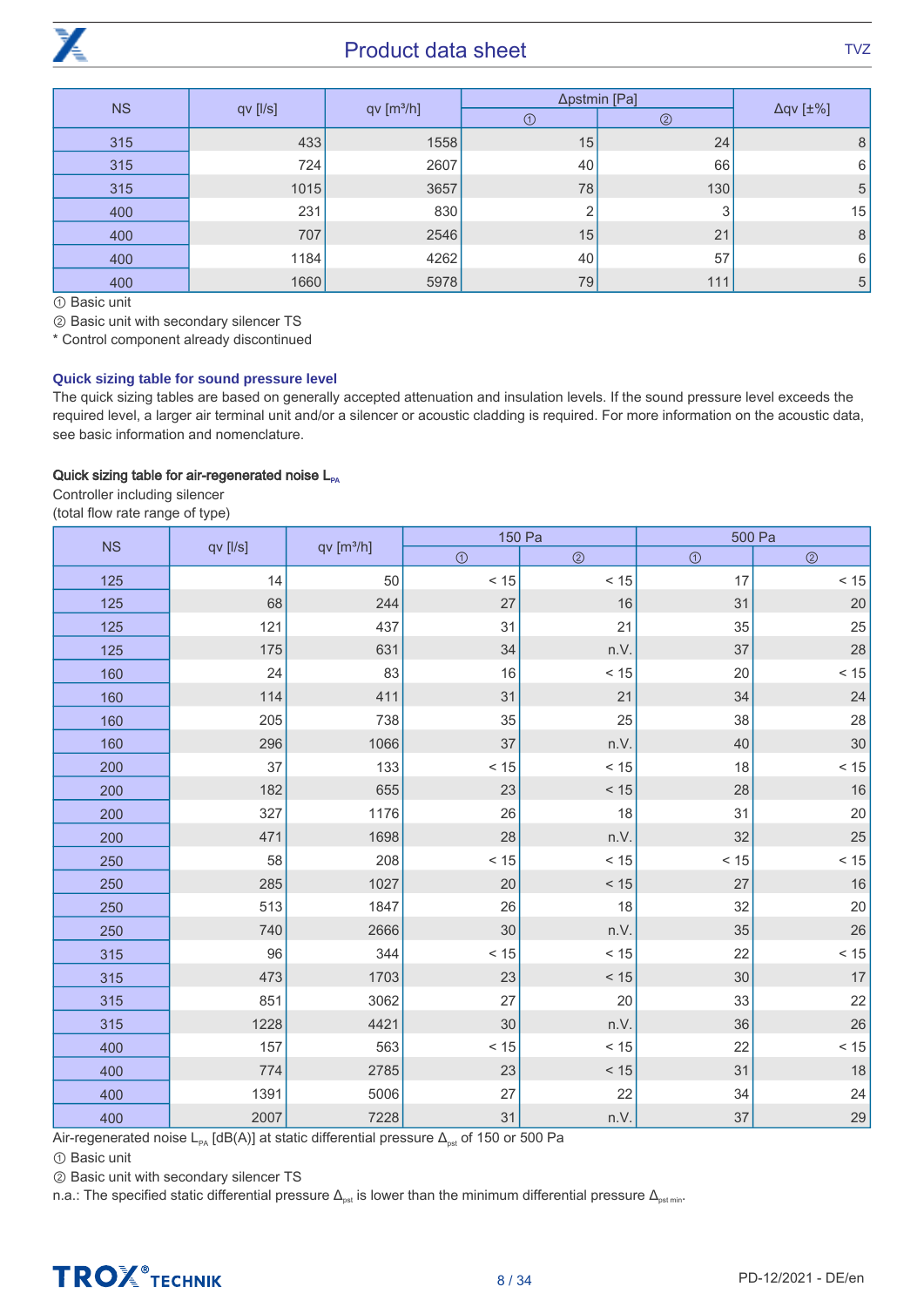

#### Quick sizing table for case-radiated noise L<sub>PA</sub>

Controller including acoustic cladding

(total flow rate range of type)

| <b>NS</b> | qv [l/s] | qv[m <sup>3</sup> /h] | 150 Pa  |             | 500 Pa  |                |
|-----------|----------|-----------------------|---------|-------------|---------|----------------|
|           |          |                       | $\odot$ | $\circledS$ | $\odot$ | $\circledcirc$ |
| 125       | 14       | 50                    | 17      | < 15        | 24      | < 15           |
| 125       | 68       | 244                   | 25      | 15          | 32      | 21             |
| 125       | 121      | 437                   | 29      | 20          | 35      | 25             |
| 125       | 175      | 631                   | 32      | 23          | 37      | 28             |
| 160       | 24       | 83                    | 15      | < 15        | 23      | $<15$          |
| 160       | 114      | 411                   | 25      | 17          | 33      | 24             |
| 160       | 205      | 738                   | 30      | 23          | 37      | 28             |
| 160       | 296      | 1066                  | 34      | 27          | 40      | 32             |
| 200       | 37       | 133                   | 18      | < 15        | 27      | $15\,$         |
| 200       | 182      | 655                   | 28      | 20          | 36      | 26             |
| 200       | 327      | 1176                  | 33      | 25          | 39      | $30\,$         |
| 200       | 471      | 1698                  | 36      | 29          | 42      | 33             |
| 250       | 58       | 208                   | 18      | < 15        | 28      | 18             |
| 250       | 285      | 1027                  | 27      | 20          | 37      | 28             |
| 250       | 513      | 1847                  | 32      | 25          | 40      | 32             |
| 250       | 740      | 2666                  | 36      | 29          | 43      | 35             |
| 315       | 96       | 344                   | 19      | < 15        | 30      | 19             |
| 315       | 473      | 1703                  | 29      | 20          | 39      | 30             |
| 315       | 851      | 3062                  | 34      | 26          | 43      | 34             |
| 315       | 1228     | 4421                  | 39      | 31          | 46      | 38             |
| 400       | 157      | 563                   | 23      | < 15        | 34      | 24             |
| 400       | 774      | 2785                  | 31      | 23          | 41      | $33\,$         |
| 400       | 1391     | 5006                  | 36      | 28          | 45      | 37             |
| 400       | 2007     | 7228                  | 40      | 33          | 47      | $40\,$         |

Case-radiated noise L<sub>PA</sub> [dB(A)] at static differential pressure  $\Delta_{\text{pst}}$  of 150 or 500 Pa

① Basic unit

② Basic unit with acoustic cladding

n.a.: The specified static differential pressure  $\Delta_{\text{pst}}$  is lower than the minimum differential pressure  $\Delta_{\text{pstmin}}$ .

#### Note:

Information on case-radiated noise for combinations of basic unit and optional acoustic cladding and secondary silencer can be found in the Easy Product Finder design program.

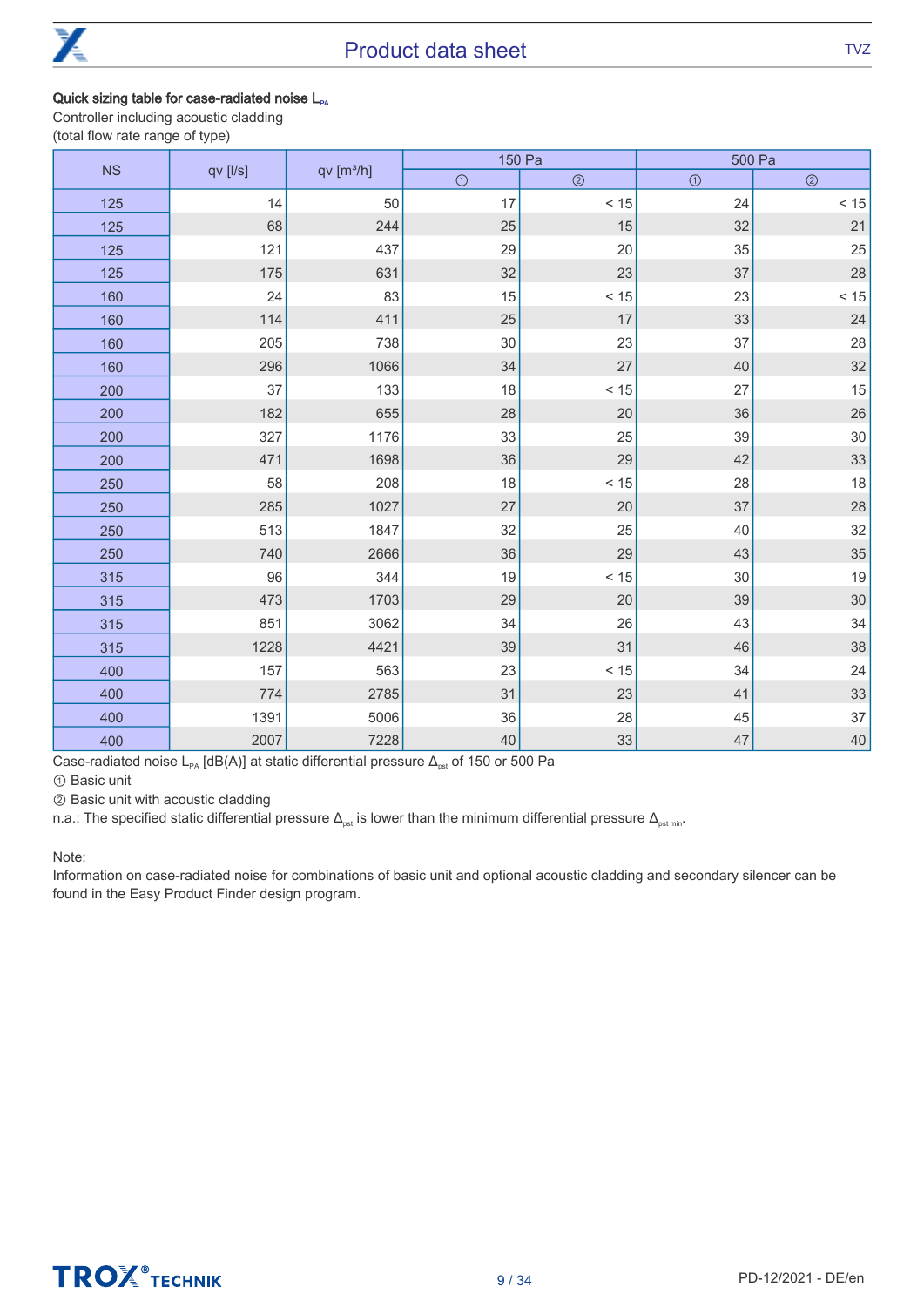

## Specification text

<span id="page-9-0"></span>This specification text describes just one variant of the product and is suitable for many applications. Texts for other variants can be generated with our Easy Product Finder design program.

#### **Specification text**

Rectangular VAV terminal units for variable and constant air volume systems, suitable for supply air, available in 6 nominal sizes. High control accuracy (even with upstream bend  $R = 1D$ ). Ready-to-commission unit which consists of the mechanical parts and the electronic control components. Each unit contains an averaging effective pressure sensor for volume flow rate measurement, a damper blade, and an integral sound attenuator. Factory-assembled control components complete with wiring and tubing. Effective pressure sensor with 3 mm measuring holes, hence resistant to contamination. Baffle plate is fitted after the damper blade for optimum acoustic and aerodynamic performance. Casing with acoustic and thermal insulation. Position of the damper blade indicated externally at shaft extension. The damper blade is factory set to open position, which allows a ventilation airflow even without control; this does not apply to variants with defined safe position NC (normally closed). Meets the hygiene requirements of EN 16798, Part 3, of VDI 6022, Sheet 1, and of DIN 1946, Part 4.

#### **Special features**

- Integral attenuator with at least 26 dB insertion loss at 250 Hz
- Hygiene tested and certified
- Factory set-up or programming and aerodynamic function testing
- Parameters can also later be set on the control component; additional adjustment device may be necessary
- Inspection access according to VDI 6022

#### **Materials and surfaces**

- Casing and damper blade made of galvanised sheet steel
- Damper blade seal made of TPE plastic
- Lining is mineral wool
- Effective pressure sensor made of aluminium
- Plastic plain bearings
- Shaft and linkage: Galvanised steel

Mineral wool:

- To EN 13501, fire rating Class A1, non-combustible
- RAL quality mark RAL-GZ 388
- Non-hazardous to health thanks to being highly biosoluble in accordance with the Ordinance on Hazardous Substances and Note Q of the European Directive (EC) No. 1272/2008
- Faced with glass fibre fabric as protection against erosion from airflow velocities of up to 20 m/s
- Inert to fungal and bacterial growth

#### **Connection**

▪ Spigot with groove for double lip seal on the fan end, suitable for connecting ducts according to EN 1506 or EN 13180. Room end suitable for the connection of ducts.

#### **Equivalence criteria**

- Declaration of hygiene conformity in accordance with VDI 6022, Sheet 1 (01/2018), ÖNORM H 6020 (02/2007) and ÖNORM H 6021 (09/2003)
- Setting of the volume flow rates without an adjustment device using  $V_{\text{min}}$ - and  $V_{\text{max}}$ - potentiometer
- Electrical connections with screw terminals, no additional terminal boxes required
- Aerodynamic functional testing of each volume flow controller on test rigs at the factory, before a label is affixed to the controller
- Acoustic data measured to ÖNORM EN ISO 5135:1999

#### **Technical data**

- Nominal sizes: 125 to 400 mm
- Volume flow rate range:  $14 1602$  I/s or  $50 5768$  m<sup>3</sup>/h
- Minimum differential pressure: up to 123 Pa (without secondary silencer)
- Maximum differential pressure: 1000 Pa
- Closed blade air leakage to EN 1751, class 4 (nominal sizes 125 and 160, class 3).
- Casing air leakage to EN 1751, class 4 (nominal size 250, 315, 400, class B)

#### **Specification text for attachment**

Variable volume flow control with electronic Easy controller to connect an external control signal; actual value signal can be integrated into the central BMS.

- Supply voltage 24 V AC/DC
- Signal voltages 0 – 10 V DC
- Possible override controls with external switches using voltfree contacts: CLOSED, OPEN,  $q_{V_{min}}$  and  $q_{V_{max}}$
- Potentiometers with percentage scales to set the volume flow rates  $q_{v_{min}}$  and  $q_{v_{max}}$  without an adjustment device
- The actual value signal relates to the nominal volume flow rate such that commissioning and subsequent adjustment are simplified
- Volume flow rate control range: approx. 10 100 % of the nominal volume flow rate
- Clearly visible external indicator light for signalling the functions: Set, not set, and power failure
- Electrical connections with screw terminals
- Double terminals for looping the supply voltage, i.e. for the simple connection of voltage transmission to the next controller

#### **Sizing data**

- qᵥ \_\_\_\_\_\_\_\_\_\_\_\_\_\_\_\_\_\_\_\_\_\_\_ [m³/h]
- Δpst \_\_\_\_\_\_\_\_\_\_\_\_\_\_\_\_\_\_\_\_\_\_\_ [Pa]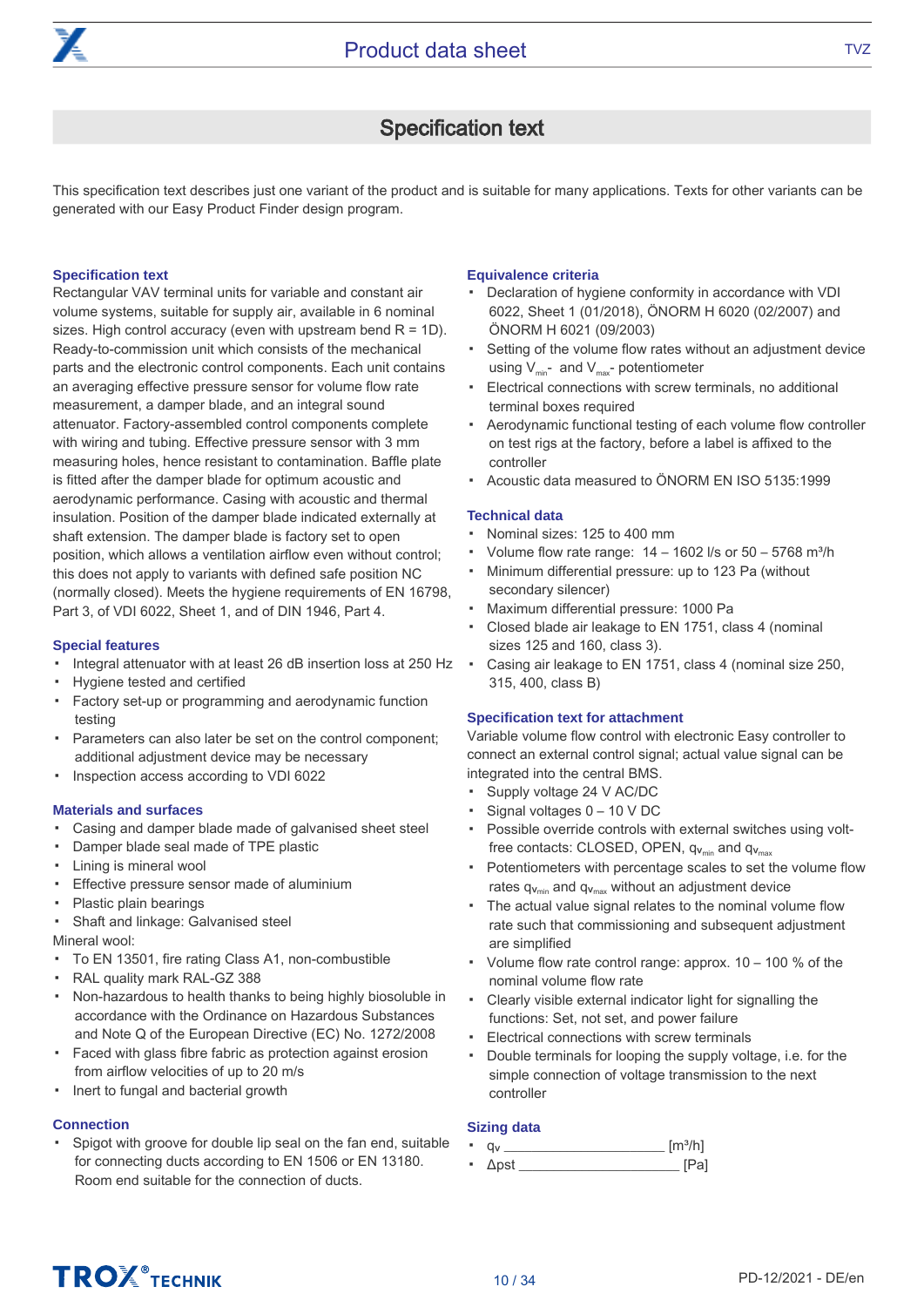

#### Air-regenerated noise

•  $L_{PA}$   $[dB(A)]$  •

Case-radiated noise

•  $L_{PA}$   $[dB(A)]$ 

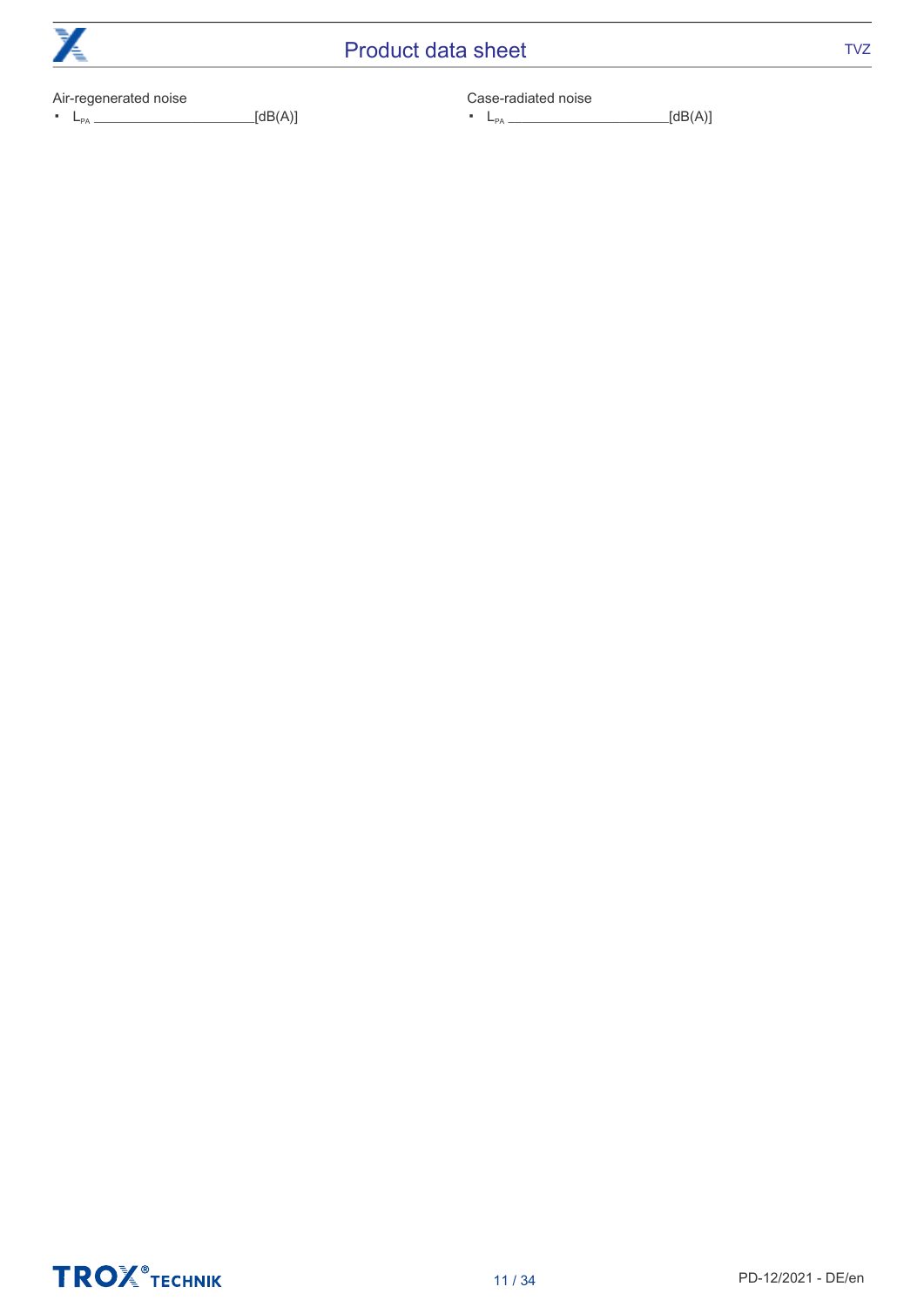

## Order code

<span id="page-11-0"></span>**Order code for volume flow control (with Easy attachment)**

|                                   | $TVZ - D / 160 / D1 / Easy$<br>$\begin{array}{cccc}   &   &   \\ 2 & 3 & 4 \end{array}$<br>5                                        |
|-----------------------------------|-------------------------------------------------------------------------------------------------------------------------------------|
| 1 Type                            | 250                                                                                                                                 |
| TVZ VAV terminal unit, supply air | 315<br>400                                                                                                                          |
| <b>2 Acoustic cladding</b>        |                                                                                                                                     |
| No entry required: None           | <b>4 Accessories</b>                                                                                                                |
| D With acoustic cladding          | No entry required: None                                                                                                             |
|                                   | D1 Double lip seal                                                                                                                  |
| 3 Nominal size [mm]               |                                                                                                                                     |
| 125                               | <b>5 Attachments (control components)</b>                                                                                           |
| 160                               | Easy Volume flow controller, dynamic, analogue interface,                                                                           |
| 200                               | setting $q_{\text{win}}$ and $q_{\text{max}}$ with potentiometers                                                                   |
| Order example: TVZ-D/200/Easy     |                                                                                                                                     |
| Acoustic cladding                 | With                                                                                                                                |
| Nominal size                      | 200 mm                                                                                                                              |
| Attachments (control components)  | Easy volume flow controller, dynamic, analogue interface,<br>setting of $q_{\text{vmin}}$ and $q_{\text{vmax}}$ with potentiometers |
|                                   |                                                                                                                                     |

![](_page_11_Picture_6.jpeg)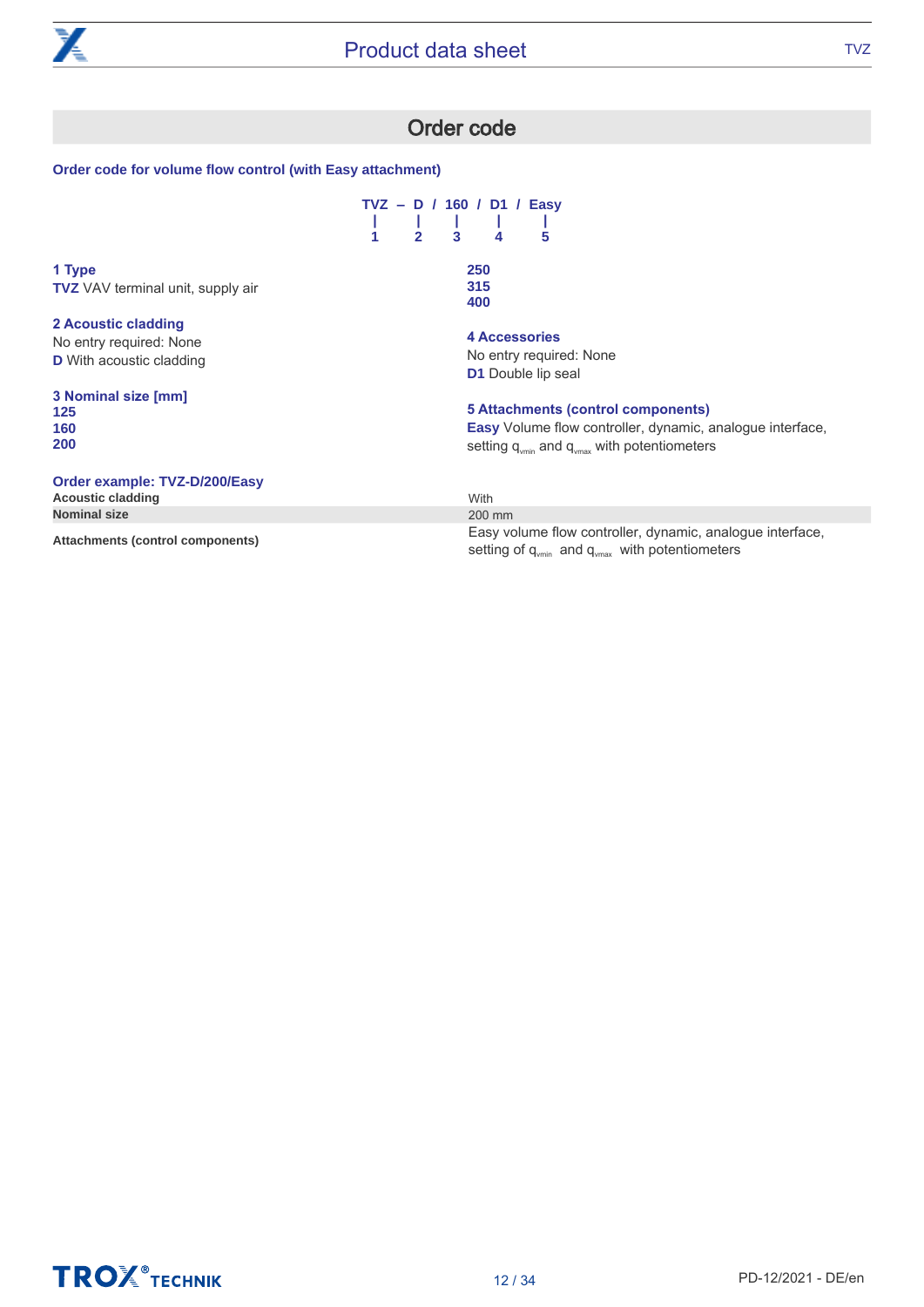![](_page_12_Picture_0.jpeg)

#### **Order code for volume flow control (with VARYCONTROL attachment)**

|  |  |  |  |               |  |  | TVZ - D / 160 / D1 / XB4 / V 0 / 200 - 900 [m <sup>3</sup> /h] / NO |  |
|--|--|--|--|---------------|--|--|---------------------------------------------------------------------|--|
|  |  |  |  |               |  |  |                                                                     |  |
|  |  |  |  | 1 2 3 4 5 7 8 |  |  |                                                                     |  |

**7 Operating mode**

**8 Signal voltage range**

Volume flow rate [m<sup>3</sup>/h or l/s]  $q_{V_{\text{const}}}$  (in operating mode F)  $q_{v_{min}} - q_{v_{max}}$  (in operating mode V)

**10 Damper blade position** Only spring return actuators **NO** Power off to OPEN **NC** Power off to CLOSE

**0** 0 – 10 V DC **2** 2 – 10 V DC

**XB4** Universal controller (VARYCONTROL)

**F** Constant value (a setpoint value) **V** Variable (setpoint value range)

For the actual and setpoint value signals

**9 Operating values for factory setting**

**1 Type**

**TVZ** VAV terminal unit, supply air

#### **2 Acoustic cladding**

No entry required: None **D** With acoustic cladding

#### **3 Nominal size [mm]**

#### **4 Accessories**

No entry required: None **D1** Double lip seal

#### **5 Attachments (control components)**

For example **BC0** Compact controller

#### **Order example: TVZ-D/160/D1/BC0/V0/180–850 m³/h**

| Acoustic cladding               | with                                            |
|---------------------------------|-------------------------------------------------|
| Nominal size                    | 160 mm                                          |
| Accessories                     | Double lip seal                                 |
| Attachments (control component) | Compact controller, dynamic, analogue interface |
| Operating mode                  | Variable                                        |
| Signal voltage range            | $0 - 10 VDC$                                    |
| Operating values                | $q_{v_{min}}$ = 180 m <sup>3</sup> /h           |
|                                 | $q_{v_{max}}$ = 850 m <sup>3</sup> /h           |

## **TROX**<sup>®</sup>TECHNIK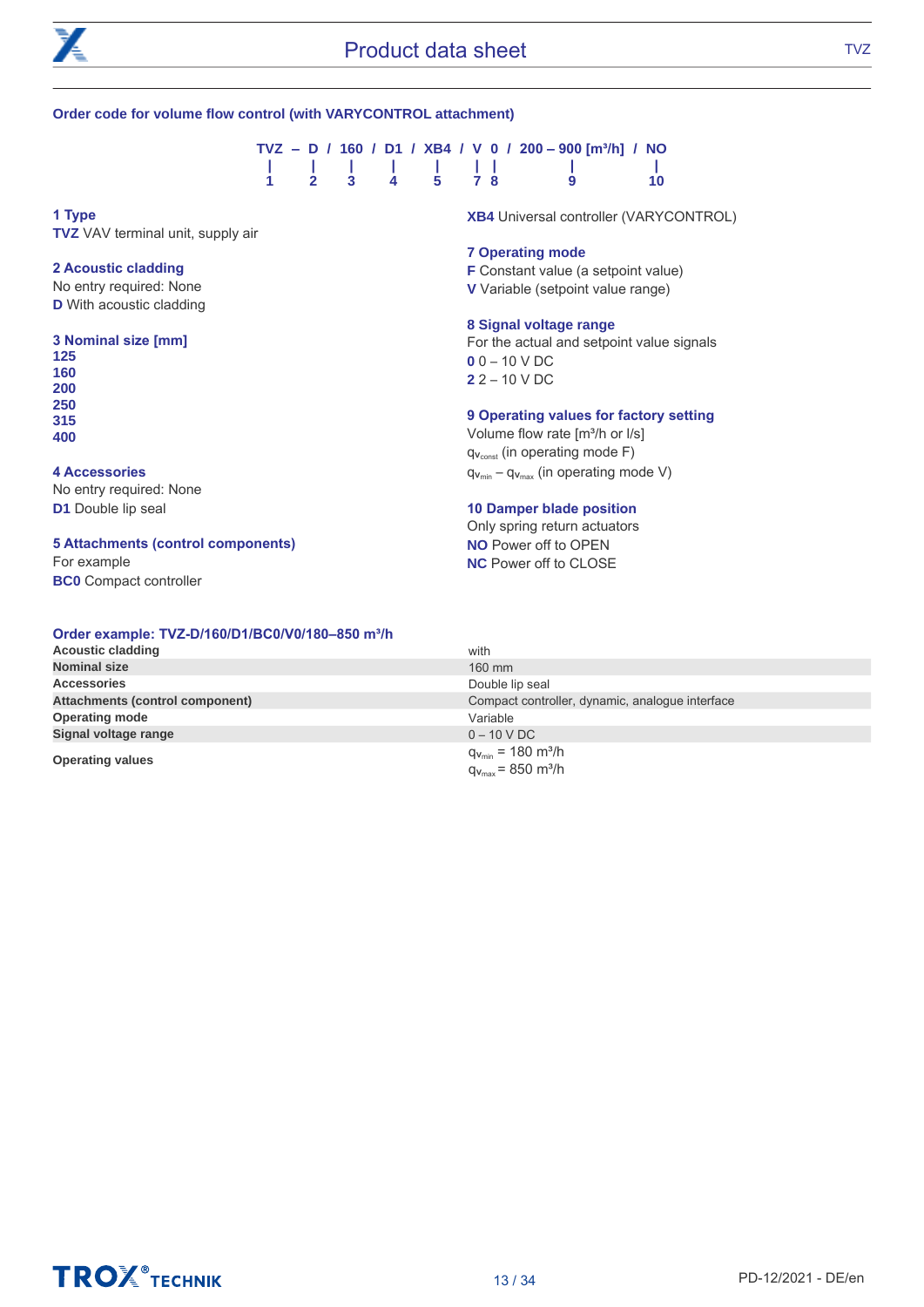![](_page_13_Picture_0.jpeg)

#### **Order code for volume flow control (with TROX UNIVERSAL attachment)**

|  |  | TVZ - D / 160 / D1 / TUNF / RS / M / 0 / UMZ /  / NC |  |  |  |
|--|--|------------------------------------------------------|--|--|--|
|  |  | .                                                    |  |  |  |
|  |  | 1 2 3 4 5 6 7 8 9 10 11                              |  |  |  |

**1 Type**

**TVZ** VAV terminal unit, supply air

#### **2 Acoustic cladding**

No entry required: None **D** With acoustic cladding

#### **3 Nominal size [mm]**

#### **4 Accessories**

No entry required: None **D1** Double lip seal

#### **5 Attachments (control components)**

TROX UNIVERSAL controller with **TUN** Actuator (150 s) **TUNF** Spring return actuator (150 s) **TUS** Fast-running actuator (3 s) **TUSD** Fast-running actuator (3 s), with digital communication interface (TROX HPD)

#### **6 Equipment function**

Room control **RS** Supply air control (Room Supply)

#### **7 Volume flow rate setting**

**M** Master (RMF function) **S** Slave

**F** Constant flow rate controller

#### **8 Signal voltage range 0** 0 – 10 V DC

**2** 2 – 10 V DC

#### **9 Expansion modules** Option 1: Power supply

#### **Order example: TVZ 200/TUS/RS/M/0/UMZ/600/1250/0/0/-100**

No entry required: 24 V AC/DC **T** EM-TRF for 230 V AC **U** EM-TRF-USV for 230 V AC, provides uninterruptible power supply (UPS)

Option 2: Digital communication interface No entry required: None **B** EM-BAC-MOD-01 for BACnet MS/TP **M** EM-BAC-MOD-01 for Modbus RTU **I** EM-IP for BACnet/IP, Modbus/IP and web server **R** EM-IP with real time clock

Option 3: Automatic zero point correction No entry required: None **Z** EM-AUTOZERO with solenoid valve

#### **10 Operating values for factory setting**

Volume flow rate [m<sup>3</sup>/h or l/s] Master (RMF function) q<sub>vmin</sub>: Minimum volume flow rate qv<sub>max</sub>: Maximum volume flow rate qv<sub>const CLOSED</sub>: Constant supply air qᵥconst\_Exhaust: Constant extract air q<sub>v<sub>Diff</sub>: Supply air/extract air difference</sub>

Constant value q<sub>vconst</sub>: Constant volume flow rate

Slave No entry required

#### **11 Damper blade position**

Only spring return actuators **NO** Power off to OPEN **NC** Power off to CLOSE

#### **Useful additions**

Room control panel **BE-LCD** 40-character display

| Order example: TVZ 200/TOS/RS/M/0/UMZ/600/1250/0/0/-100<br>Nominal size | $200 \text{ mm}$                                                                                                                                                                                                                               |
|-------------------------------------------------------------------------|------------------------------------------------------------------------------------------------------------------------------------------------------------------------------------------------------------------------------------------------|
| Attachments (control components)                                        | TROX UNIVERSAL controller, fast-running actuator (3 s)                                                                                                                                                                                         |
| Equipment function                                                      | Supply air control                                                                                                                                                                                                                             |
| Volume flow rate setting                                                | Master (RMF function)                                                                                                                                                                                                                          |
| Signal voltage range                                                    | $0 - 10$ V DC                                                                                                                                                                                                                                  |
| <b>Expansion modules</b>                                                | with expansion module EM-TRF-USV<br>Transformer for 230 V AC supply with UPS function<br>with expansion module EM-BAC-MOD<br>Modbus RTU interface<br>with expansion module EM-AUTOZERO<br>Solenoid valve for automatic zero point correction   |
| Operating values                                                        | $q_{v_{min}}$ = 600 m <sup>3</sup> /h, $q_{v_{max}}$ = 1250 m <sup>3</sup> /h<br>$q_{v_{\text{const\_CLOSED}}} = 0$ m <sup>3</sup> /h, $q_{v_{\text{const\_Exhaust}}} = 0$ m <sup>3</sup> /h<br>$q_{V_{\text{Diff}}}$ = -100 m <sup>3</sup> /h |

![](_page_13_Picture_35.jpeg)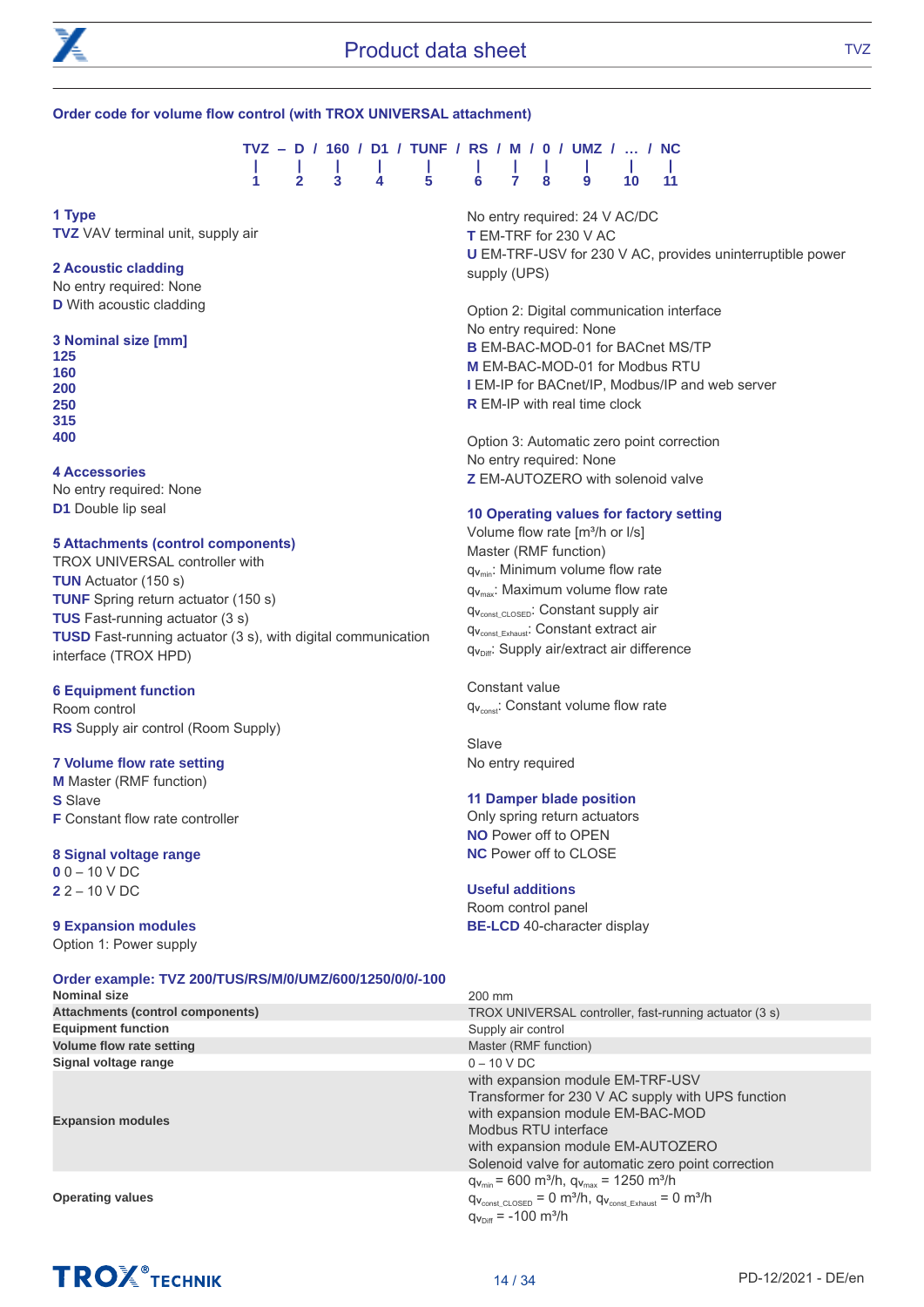![](_page_14_Picture_0.jpeg)

![](_page_14_Picture_3.jpeg)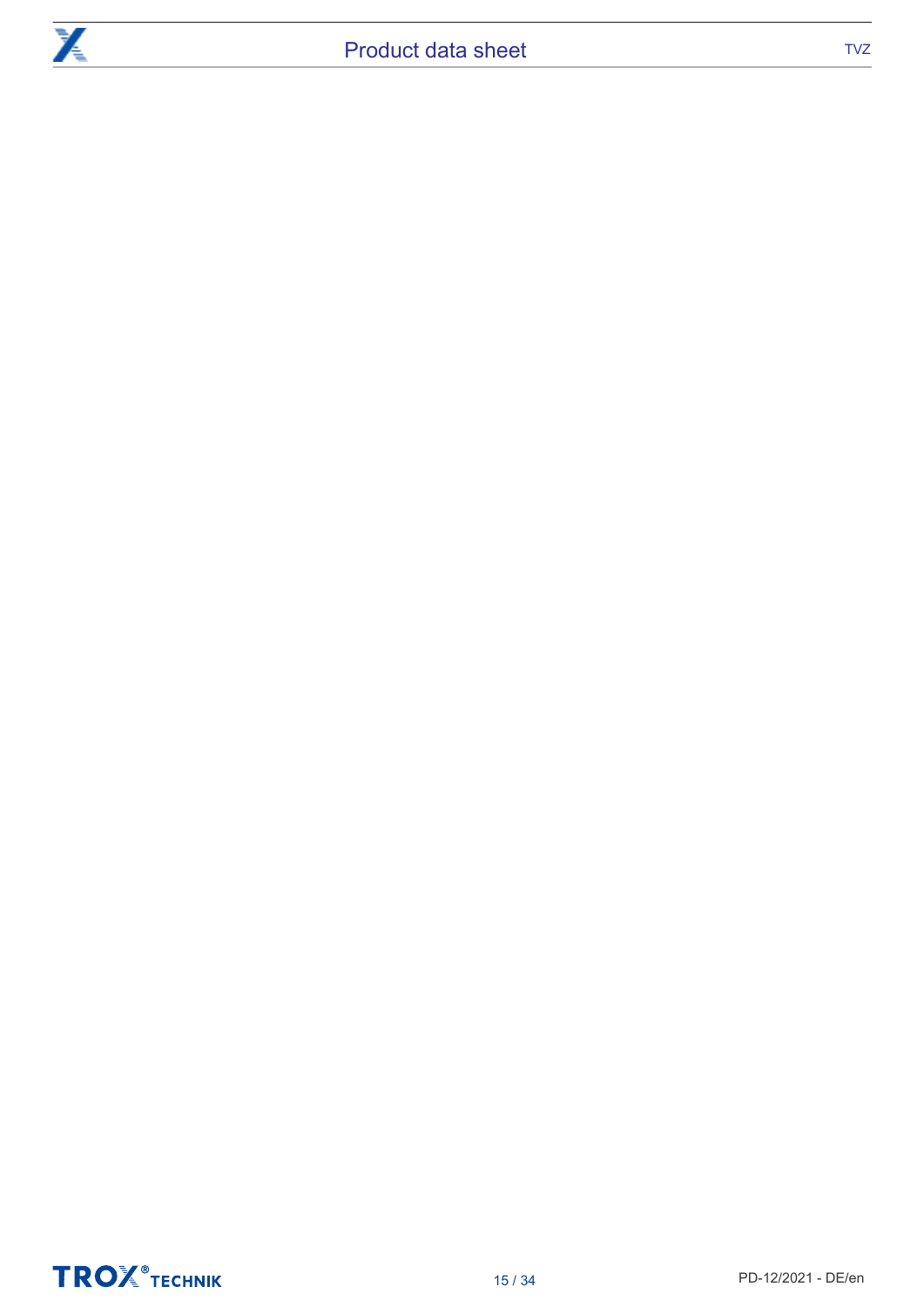![](_page_15_Picture_0.jpeg)

#### **Order code for differential pressure control (with VARYCONTROL attachment)**

|  |  |  |  |  |  |  | TVZ - D / 160 / D1 / XF4 / PRS / F 0 / <b>30 - 60 [Pa]</b> / NO |  |
|--|--|--|--|--|--|--|-----------------------------------------------------------------|--|
|  |  |  |  |  |  |  |                                                                 |  |
|  |  |  |  |  |  |  | 1 2 3 4 5 6 7 8 9 10                                            |  |

**1 Type**

**TVZ** VAV terminal unit, supply air

#### **2 Acoustic cladding**

No entry required: None **D** With acoustic cladding

#### **3 Nominal size [mm]**

#### **4 Accessories**

No entry required: None **D1** Double lip seal

#### **5 Attachments (control components)**

For example **XF0** Compact controller for duct pressure **XF4** Universal controller for duct pressure (VARYCONTROL)

#### **6 Equipment function/installation location**

#### **Order example: TVZ/160/D1/XF4/PDS/F/2/470 Pa/NO**

**Nominal size** 160 mm **Accessories Double lip seal (one end) Double lip seal (one end) Equipment function Duct pressure control, supply air Duct pressure control, supply air Operating mode** Constant value **Signal voltage range** 2 – 10 V DC<br> **Operating value** 2 – 10 V DC<br>
2 – 10 V DC **Operating value Damper blade position Power off to OPEN** 

**PDS** Duct pressure control, supply air **PRS** Room pressure control, supply air

#### **7 Operating mode**

**F** Constant value (a setpoint value) **V** Variable (setpoint value range)

#### **8 Signal voltage range**

For the actual and setpoint value signals **0** 0 – 10 V DC **2** 2 – 10 V DC

#### **9 Operating values for factory setting**

Differential pressure [Pa] For duct pressure control, enter the differential pressure [Pa] as an absolute value

 $\Delta p_{\text{const}}$  (in operating mode F)  $Δp<sub>min</sub> – Δp<sub>max</sub>$  (in operating mode V)

#### **10 Damper blade position**

Only spring return actuators **NO** Power off to OPEN **NC** Power off to CLOSE

**Attachments (control components)** VARYCONTROL Universal controller for duct pressure

![](_page_15_Picture_29.jpeg)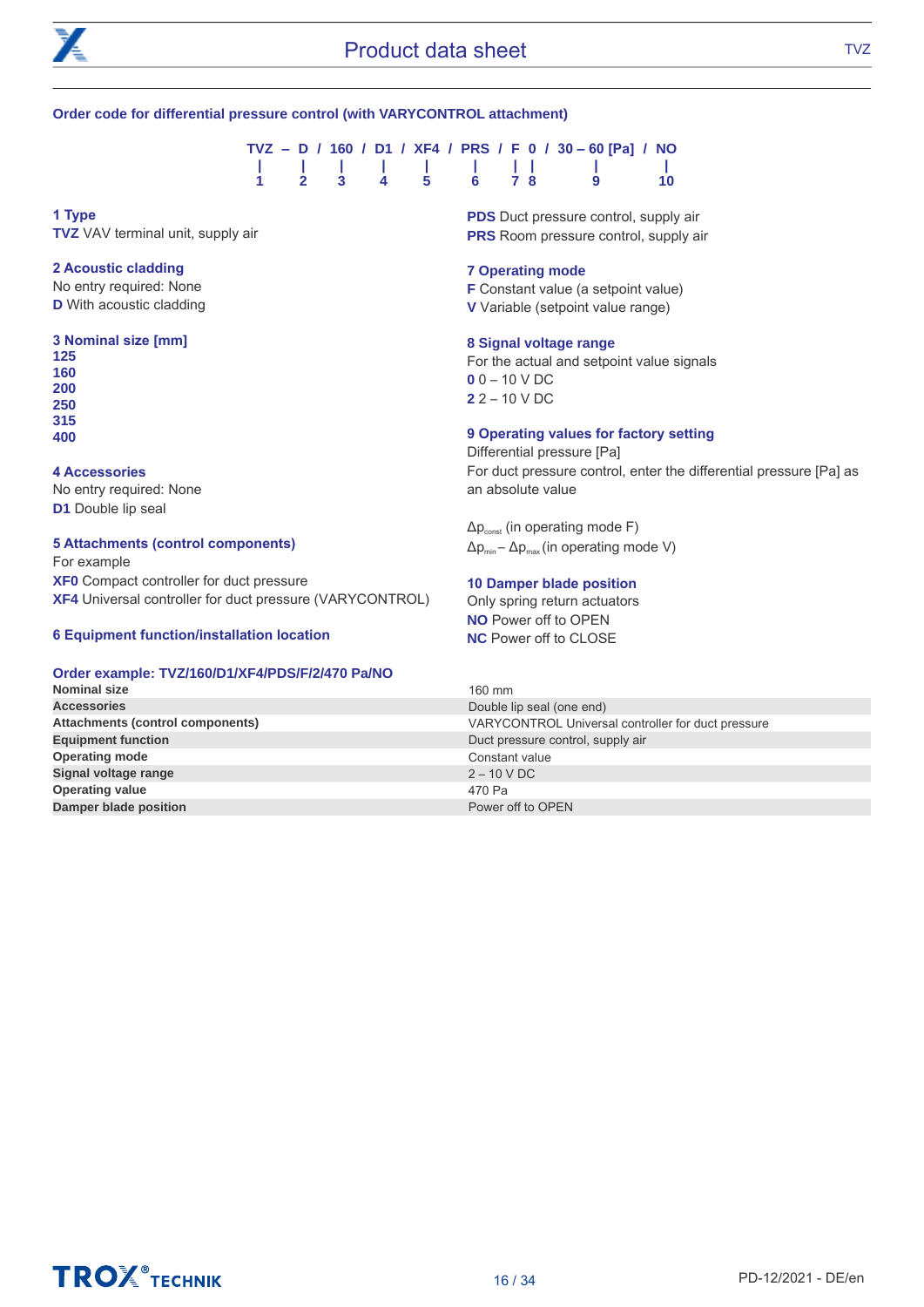![](_page_16_Picture_0.jpeg)

#### **Order code for differential pressure control (with TROX UNIVERSAL attachment)**

|  |  | TVZ - D / 160 / D1 / TUNF / PRS / MFP / 0 / UMZ /  / NC |  |  |  |
|--|--|---------------------------------------------------------|--|--|--|
|  |  |                                                         |  |  |  |
|  |  | 1 2 3 4 5 6 7 8 9 10 11                                 |  |  |  |

#### **1 Type**

**TVZ** VAV terminal unit, supply air

#### **2 Acoustic cladding**

No entry required: None **D** With acoustic cladding

#### **3 Nominal size [mm]**

#### **4 Accessories**

No entry required: None **D1** Double lip seal

#### **5 Attachments (control components)**

TROX UNIVERSAL controller with **TUN** Actuator (150 s) **TUNF** Spring return actuator (150 s) **TUS** Fast-running actuator (3 s) **TUSD** Fast-running actuator (3 s), with digital communication interface (TROX HPD)

#### **6 Equipment function**

Pressure control **PRS** Room pressure control, supply air **PDS** Duct pressure control, supply air

#### **7 Differential pressure setting**

**MFP** Master, constant pressure control **MVP** Master, variable differential pressure control **SFP** Slave, constant pressure control **SVP** Slave, variable differential pressure control

#### **8 Signal voltage range 0** 0 - 10 V DC

**2** 2 - 10 V DC

#### **9 Expansion modules**

Option 1: Power supply No entry required: 24 V AC/DC **T** EM-TRF for 230 V AC **U** EM-TRF-USV for 230 V AC, provides uninterruptible power supply (UPS)

Option 2: Digital communication interface No entry required: None **B** EM-BAC-MOD-01 for BACnet MS/TP **M** EM-BAC-MOD-01 for Modbus RTU **I** EM-IP for BACnet/IP, Modbus/IP and web server **R** EM-IP with real time clock

Option 3: Volume flow rate measurement No entry required: None **V** EM-V Volume flow rate measurement for differential pressure control

Option 4: Automatic zero point correction No entry required: None **Z** EM-AUTOZERO solenoid valve (only with V)

#### **10 Operating values for factory setting**

Pressure [Pa], volume flow rate [m3/h or l/s] Slave SVP  $\Delta p_{min}$ : minimum differential pressure  $\Delta p_{\text{max}}$ : maximum differential pressure

#### Slave SFP  $\Delta p_{\text{const}}$ : Constant differential pressure

Master MFP and MVP like Slave, but additionally  $q_{V_{min}}$ : minimum volume flow rate  $q_{v_{\text{max}}}$ : maximum volume flow rate qv<sub>const CLOSED</sub>: constant supply air qv<sub>const</sub> Exhaust: constant extract air q<sub>vDiff</sub>: Supply air/extract air difference

#### **11 Damper blade position**

Only spring return actuators **NO** Power off to OPEN **NC** Power off to CLOSE

#### **Useful additions** Room control panel **BE-LCD** 40-character display

The differential pressure transducer required for room or duct pressure control has to be ordered separately, e.g. **PT-699** for room pressure control **PT-699-DUCT** for duct pressure control, including tube and pressure tap

#### **Order example: TVZ/200/TUS/PRS/MVP/0/B/-10/-60/ 600/1250/ 0/ 0/-100**

| Nominal size                     | 200 mm                                                          |
|----------------------------------|-----------------------------------------------------------------|
| Attachments (control components) | TROX UNIVERSAL controller, fast-running actuator (3 s)          |
| Equipment function               | Room pressure control, supply air                               |
| Differential pressure setting    | Master, variable differential pressure control                  |
| Signal voltage range             | $0 - 10 VDC$                                                    |
| <b>Expansion modules</b>         | with expansion module EM-BAC-MOD<br>BACnet MS/TP interface card |

![](_page_16_Picture_35.jpeg)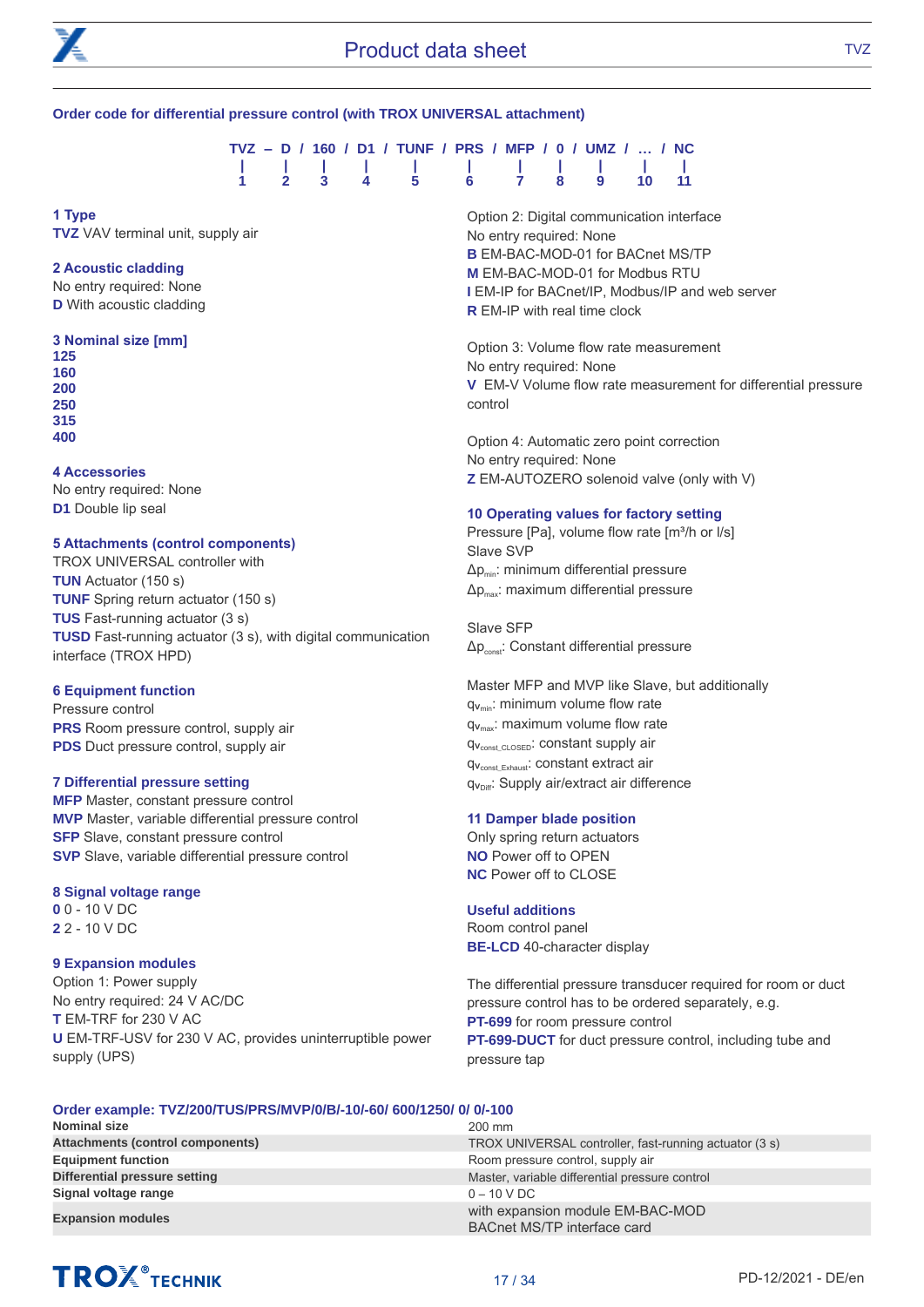![](_page_17_Picture_0.jpeg)

**Operating values**

 $Δp<sub>min</sub> = -10$  Pa,  $Δp<sub>max</sub> = -60$  Pa  $q_{v_{min}}$  = 600 m<sup>3</sup>/h, $q_{v_{max}}$  = 1250 m<sup>3</sup>/h  $q_{\text{vconst}\_\text{Supply air}} = 0 \text{ m}^3/h$ ,  $q_{\text{vconst}\_\text{Extract air}} = 0 \text{ m}^3/h$  $q_{vDiff}$  = - 100 m<sup>3</sup>/h

![](_page_17_Picture_4.jpeg)

![](_page_17_Picture_5.jpeg)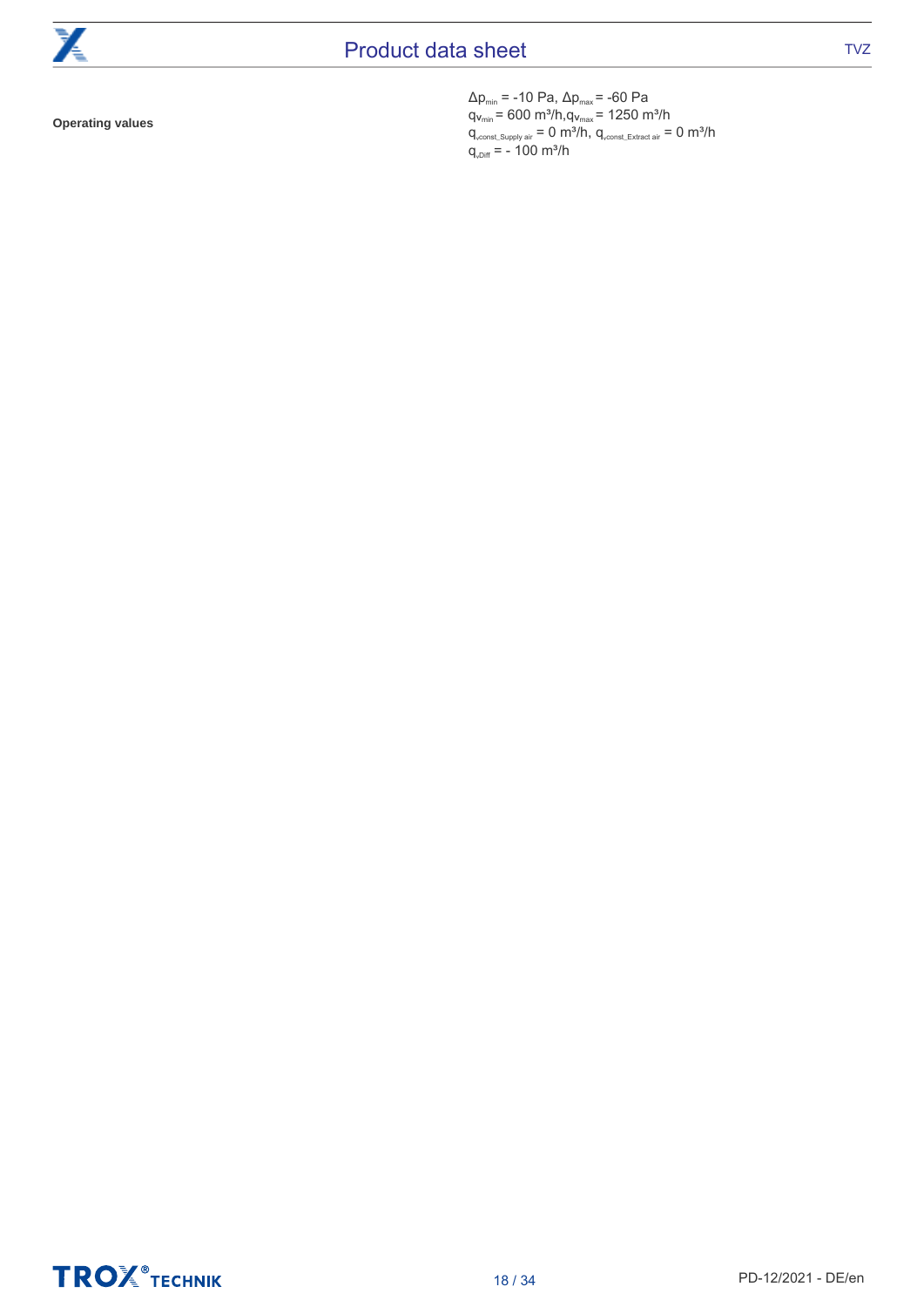![](_page_18_Picture_0.jpeg)

#### **Order code for room control (with EASYLAB attachment)**

#### **TVZ – D / 160 / D1 / ELAB / S / RS / UMZ / LAB / … | | | | | | | | | | 1 2 3 4 5 6 7 9 10 11**

#### **1 Type**

**TVZ** VAV terminal unit, supply air

#### **2 Acoustic cladding**

No entry required: None **D** With acoustic cladding

#### **3 Nominal size [mm]**

#### **4 Accessories**

No entry required: None **D1** Double lip seal

#### **5 Attachments (control components)**

**ELAB** EASYLAB controller TCU3

#### **6 Actuators**

**S** Fast-running actuator (3 s) **SD** Fast-running actuator (3 s), with digital communication interface (TROX HPD)

#### **7 Equipment function**

Room control **RS** Supply air control (Room Supply) **PC** Differential pressure control (Pressure Control)

#### **9 Expansion modules**

Option 1: Power supply No entry required: 24 V AC/DC **T** EM-TRF for 230 V AC U EM-TRF-USV for 230 V AC, provides uninterruptible power supply (UPS)

Option 2: Digital communication interface No entry required: None **B** EM-BAC-MOD-01 for BACnet MS/TP

**M** EM-BAC-MOD-01 for Modbus RTU **I** EM-IP for BACnet/IP, Modbus/IP and web server **R** EM-IP with real time clock

Option 3: Automatic zero point correction No entry required: None **Z** EM-AUTOZERO Solenoid valve for automatic zero point correction

#### **10 Additional functions**

Without room management function **LAB** Extract air led system (laboratories) **CLR** Supply air led system (clean rooms)

With room management function **LAB-RMF** Extract air led system **CLR-RMF** Supply air led system

#### **11 Operating values for factory setting**

(only required when room management function is active)

Volume flow rate [m<sup>3</sup>/h or l/s], pressure [Pa]

Total extract air/supply air of room:

- q<sub>v1</sub>: Standard mode
- q<sub>v2</sub>: reduced operation
- $q_{\text{va}}$ : increased operation
- $q_{\text{val}}$ : constant supply air
- q<sub>v5</sub>: constant extract air
- q<sub>v6</sub>: Supply air/extract air difference

 $\Delta p_{\rm sat}$ : Setpoint pressure (only with differential pressure control)

#### **Useful additions**

Room control panel (only for devices with RMF) **BE-LCD** 40-character display

The differential pressure transducer required for room pressure control (equipment function) has to be ordered separately, e.g. **PT-699** Measuring range ±50 Pa or ±100 Pa **PT-GB604** Measuring range ±100 Pa

#### **Order example: TVZ/200/ELAB/SD/RS/CLR-RMF/3500/1000/5000/250/0/-150**

| Acoustic cladding                | without                                                                                                                                                         |
|----------------------------------|-----------------------------------------------------------------------------------------------------------------------------------------------------------------|
| Nominal size                     | 200 mm                                                                                                                                                          |
| Attachments (control components) | EASYLAB controller TCU3 with fast-running actuator (3 s)                                                                                                        |
| Actuator                         | Fast-running actuator (3 s), with digital communication interface                                                                                               |
| Equipment function               | Supply air control (Room Supply)                                                                                                                                |
| Additional function              | Supply air led system with room management function                                                                                                             |
| Operating values                 | $q_{v1}$ = 3500 m <sup>3</sup> /h<br>$q_{00} = 1000$ m <sup>3</sup> /h<br>$q_{12} = 5000$ m <sup>3</sup> /h<br>$q_{vd}$ = 250 m <sup>3</sup> /h<br>$q_{v5} = 0$ |
|                                  | $q_{\text{eq}} = -150 \text{ m}^3/\text{h}$                                                                                                                     |

![](_page_18_Picture_42.jpeg)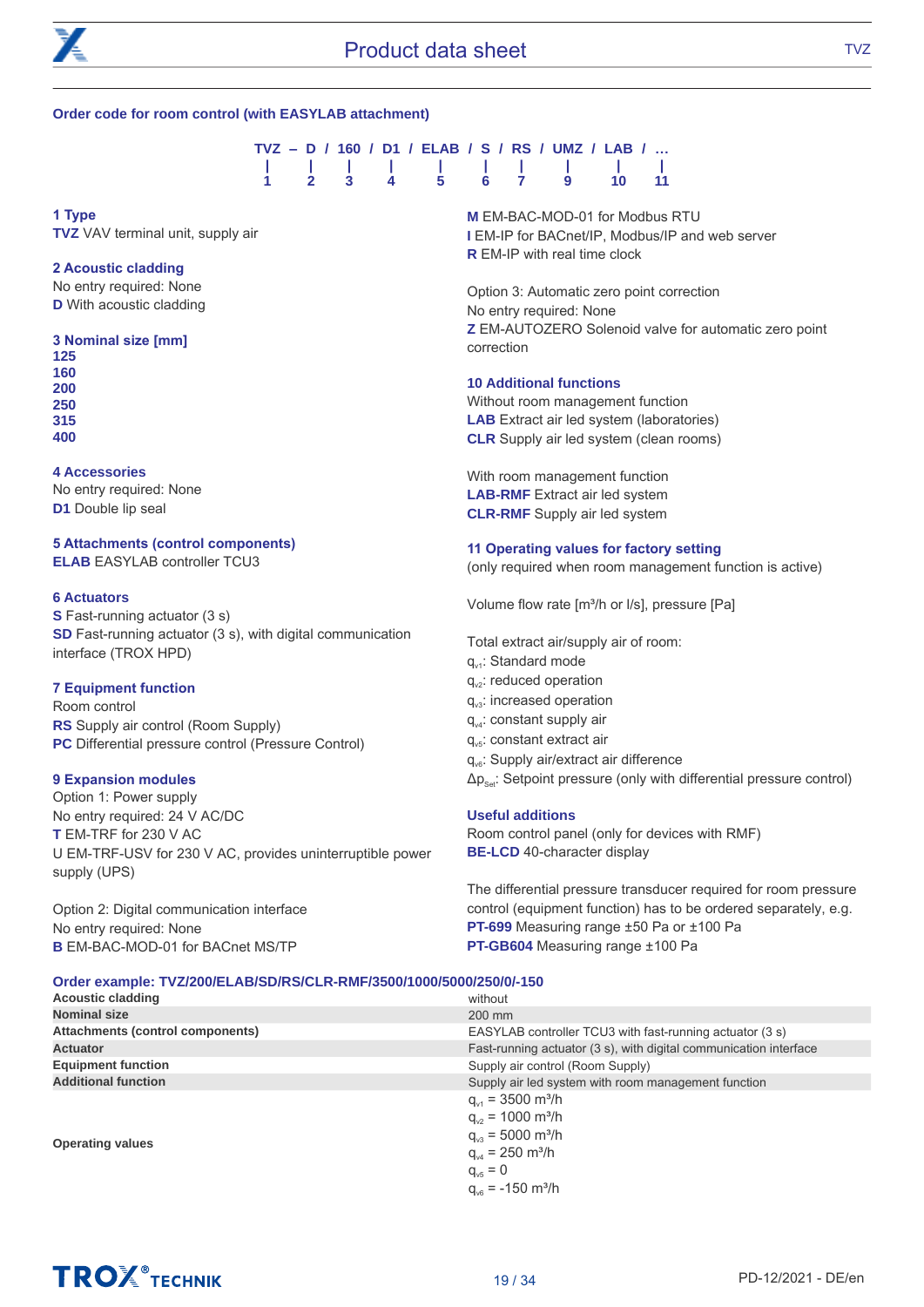![](_page_19_Picture_0.jpeg)

#### **Order code for single operation (with EASYLAB attachment)**

**TVZ – D / 160 / D1 / ELAB / S / SC – E0 / UMZ / … | | | | | | | | | | 1 2 3 4 5 6 7 8 9 11**

#### **1 Type**

**TVZ** VAV terminal unit, supply air

#### **2 Acoustic cladding**

No entry required: None **D** With acoustic cladding

#### **3 Nominal size [mm]**

#### **4 Accessories**

No entry required: None **D1** Double lip seal

### **5 Attachments (control components)**

## **ELAB** EASYLAB controller TCU3

#### **6 Actuators**

**S** Fast-running actuator (3 s) **SD** Fast-running actuator (3 s), with digital communication interface (TROX HPD)

#### **7 Equipment function**

Single operation **SC** Supply air controller

#### **8 External volume flow rate setting E0** Voltage signal 0 – 10 V DC

#### **Order example: TVZ/315/ELAB/S/SC/F/2800 m³/h**

**Nominal size** 315 mm **Attachments (control components)** EASYLAB controller TCU3 **Actuator** Fast-running actuator (3 s) **Equipment function** Supply air controller **External volume flow rate setting** Volume flow rate constant value **Operating value** 

**E2** Voltage signal 2 – 10 V DC

**2P** Switch contacts (provided by others) for 2 switching steps **3P** Switch contacts (provided by others) for 3 switching steps **F** Volume flow rate constant value, without signalling

#### **9 Expansion modules**

Option 1: Power supply No entry required: 24 V AC/DC **T** EM-TRF for 230 V AC **U** EM-TRF-USV for 230 V AC, provides uninterruptible power supply (UPS)

Option 2: Digital communication interface No entry required: None **B** EM-BAC-MOD-01 for BACnet MS/TP **M** EM-BAC-MOD-01 for Modbus RTU **I** EM-IP for BACnet/IP, Modbus/IP and web server **R** EM-IP with real time clock

Option 3: Automatic zero point correction No entry required: None **Z** EM-AUTOZERO Solenoid valve for automatic zero point correction

#### **11 Operating values for factory setting**

Volume flow rate [m3/h or l/s] Depending on external volume flow rate setting E0, E2:  $q_{v_{min}}/q_{v_{max}}$  $2P: q_{v_1}/q_{v_2}$  $3P: q_{v_1}/q_{v_2}/q_{v_3}$  $F: q_{V_1}$ 

 $q_{V_1}$  = 2800 m<sup>3</sup>/h

![](_page_19_Picture_30.jpeg)

![](_page_19_Picture_31.jpeg)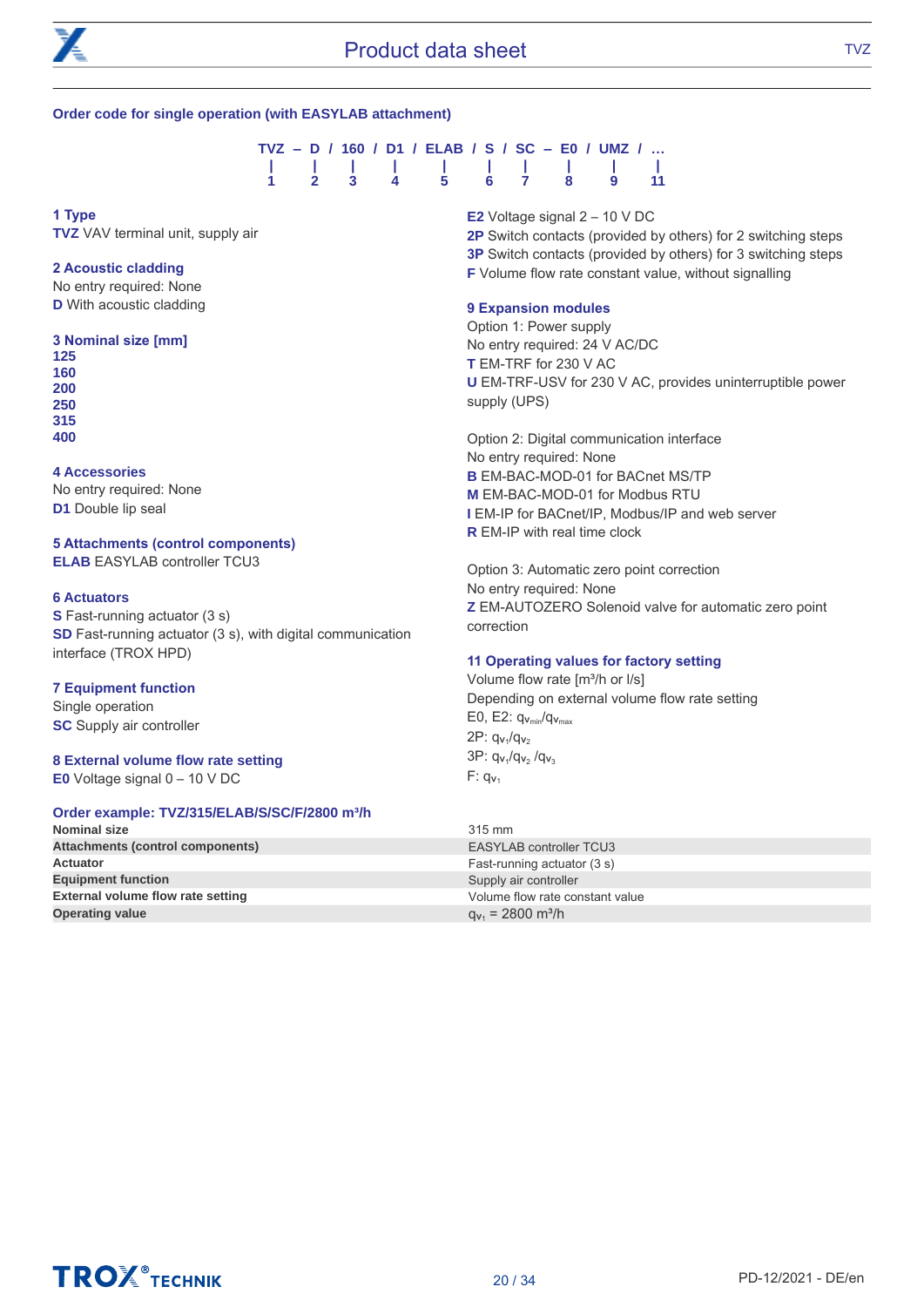![](_page_20_Picture_0.jpeg)

## **Variants**

#### <span id="page-20-0"></span>**VAV terminal unit, variant TVZ**

![](_page_20_Picture_4.jpeg)

▪ VAV terminal unit for variable supply air volume flow control

--------------------------------------------------------------------------------------------------------

**VAV terminal unit with acoustic cladding (TVZ-D)**

![](_page_20_Picture_8.jpeg)

- VAV terminal unit with acoustic cladding for variable supply air volume flow control
- For rooms where the case-radiated noise of the unit is not sufficiently reduced by a false ceiling
- The circular ducts for the room under consideration must have adequate acoustic insulation (provided by others) on the fan end
- Ideally, the ducts on the room side should also be insulated (by others)

--------------------------------------------------------------------------------------------------------

▪ Acoustic cladding cannot be retrofitted

**Material**

Standard construction

![](_page_20_Picture_16.jpeg)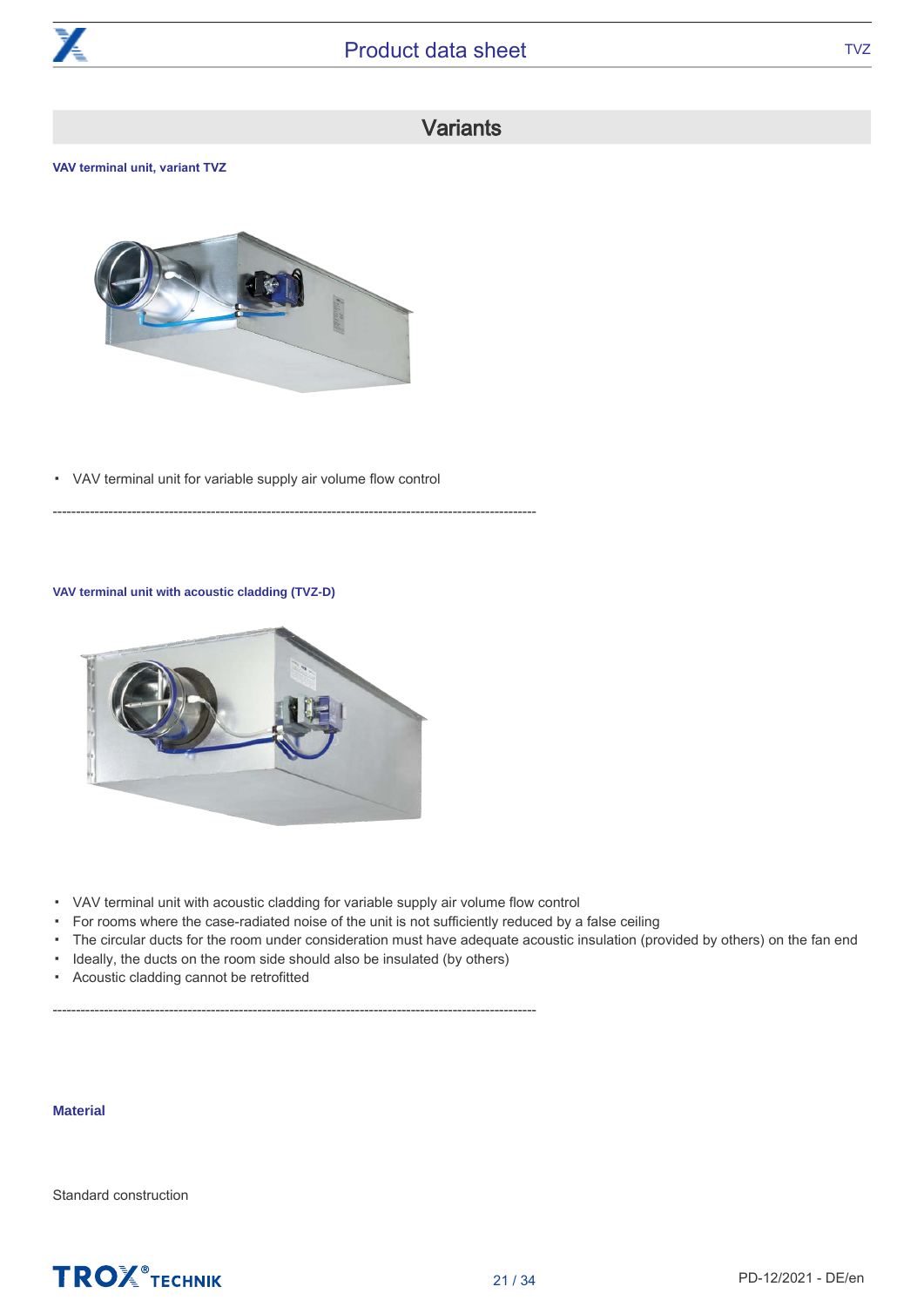![](_page_21_Picture_0.jpeg)

| Order code detail | Part                      | <b>Material</b>                                                 |
|-------------------|---------------------------|-----------------------------------------------------------------|
|                   | Casing                    | Galvanised sheet steel                                          |
|                   | Effective pressure sensor | Aluminium tube                                                  |
|                   | Damper blade              | Galvanised sheet steel                                          |
|                   | Damper blade seal         | Thermoplastic elastomer (TPE)                                   |
|                   | Shaft and linkage         | Galvanised steel                                                |
|                   | Plain bearings            | Thermoplastic elastomer (TPE)                                   |
|                   | Lining                    | Mineral wool to EN 13501, fire rating class A1, non-combustible |

### Option acoustic cladding

| Order code detail | Part                                | <b>Material</b>                                                 |
|-------------------|-------------------------------------|-----------------------------------------------------------------|
|                   | Acoustic cladding casing            | Galvanised sheet steel                                          |
|                   | Insulation of structure-borne noise | Polyethylene, PE                                                |
|                   | Lining                              | Mineral wool to EN 13501, fire rating class A1, non-combustible |

### Option double lip seal

| Order<br>code detail | ai.                   | <b>M<sub>c</sub></b><br>ыю               |
|----------------------|-----------------------|------------------------------------------|
| ∽<br>∾∽.             | Double<br>lid<br>seal | ≺ubber<br>DΜ<br>$\overline{\phantom{0}}$ |

![](_page_21_Picture_7.jpeg)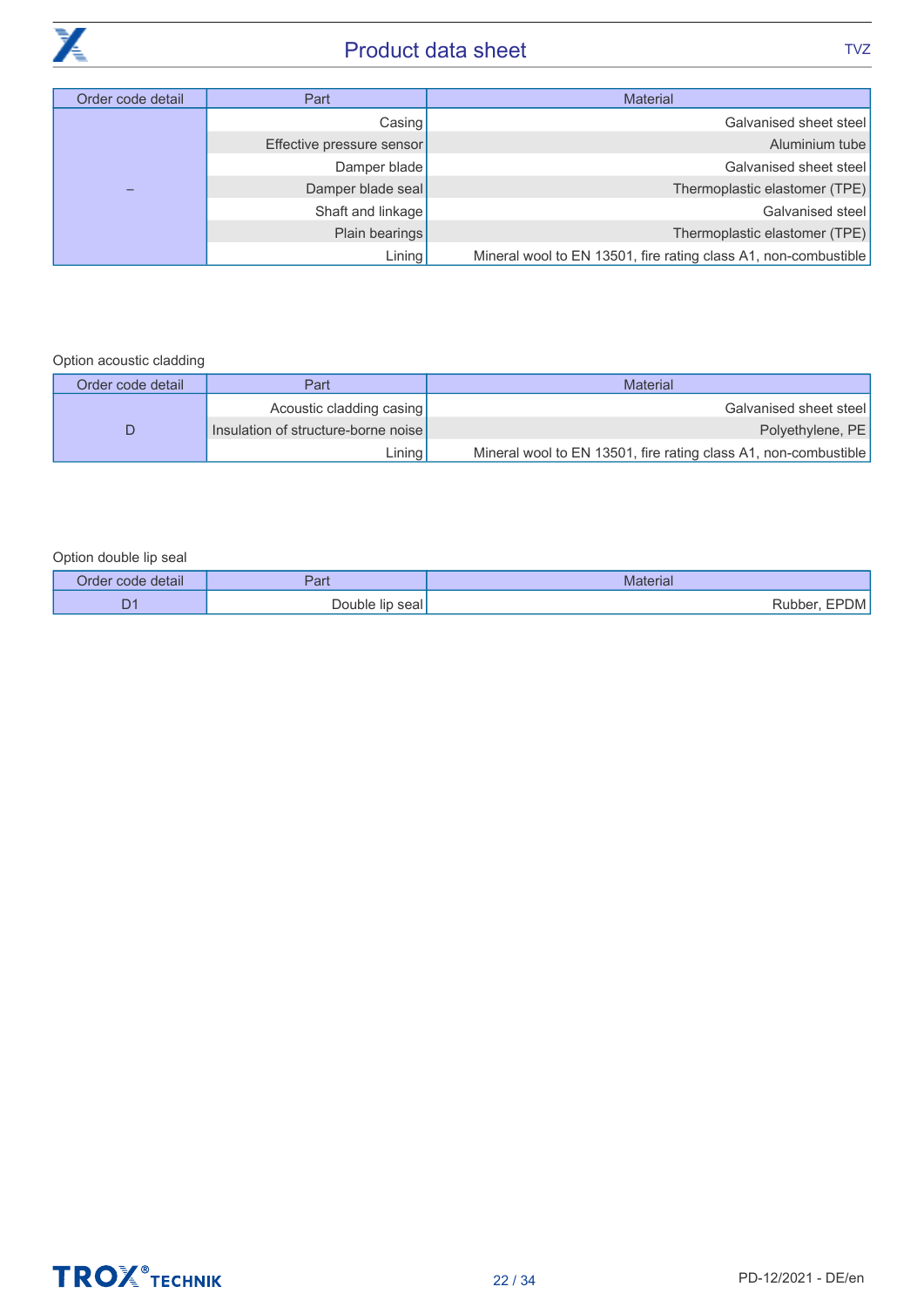![](_page_22_Picture_0.jpeg)

## Dimensions and weight

#### <span id="page-22-0"></span>**VAV terminal unit without acoustic cladding (TVZ)**

![](_page_22_Figure_4.jpeg)

#### Note:

Total length L is the total casing length.

The length of the installed unit is approx. 12 mm less. See flange detail.

The illustration shows control component types Easy, Compact.

For exact dimensions see the section 'Space required for commissioning and maintenance'.

① Inspection access

**Dimensions/weights of TVZ**

| <b>NG</b> | B   | н   |      | ØD  |     | B <sub>1</sub> | B <sub>3</sub> | Ħ1  | $H_3$ | W   | kg  |
|-----------|-----|-----|------|-----|-----|----------------|----------------|-----|-------|-----|-----|
| 125       | 198 | 152 | 1185 | 124 | 150 | 232            | 300            | 186 | 236   | 115 | 21  |
| 160       | 308 | 152 | 1235 | 159 | 200 | 342            | 410            | 186 | 236   | 115 | 25  |
| 200       | 458 | 210 | 1520 | 199 | 200 | 492            | 560            | 244 | 281   | 115 | 33  |
| 250       | 598 | 201 | 1690 | 249 | 250 | 632            | 700            | 235 | 311   | 215 | 55  |
| 315       | 798 | 252 | 1690 | 314 | 250 | 832            | 900            | 286 | 361   | 215 | 73  |
| 400       | 898 | 354 | 2070 | 399 | 250 | 932            | 1000           | 388 | 446   | 215 | 118 |

# **TROX** TECHNIK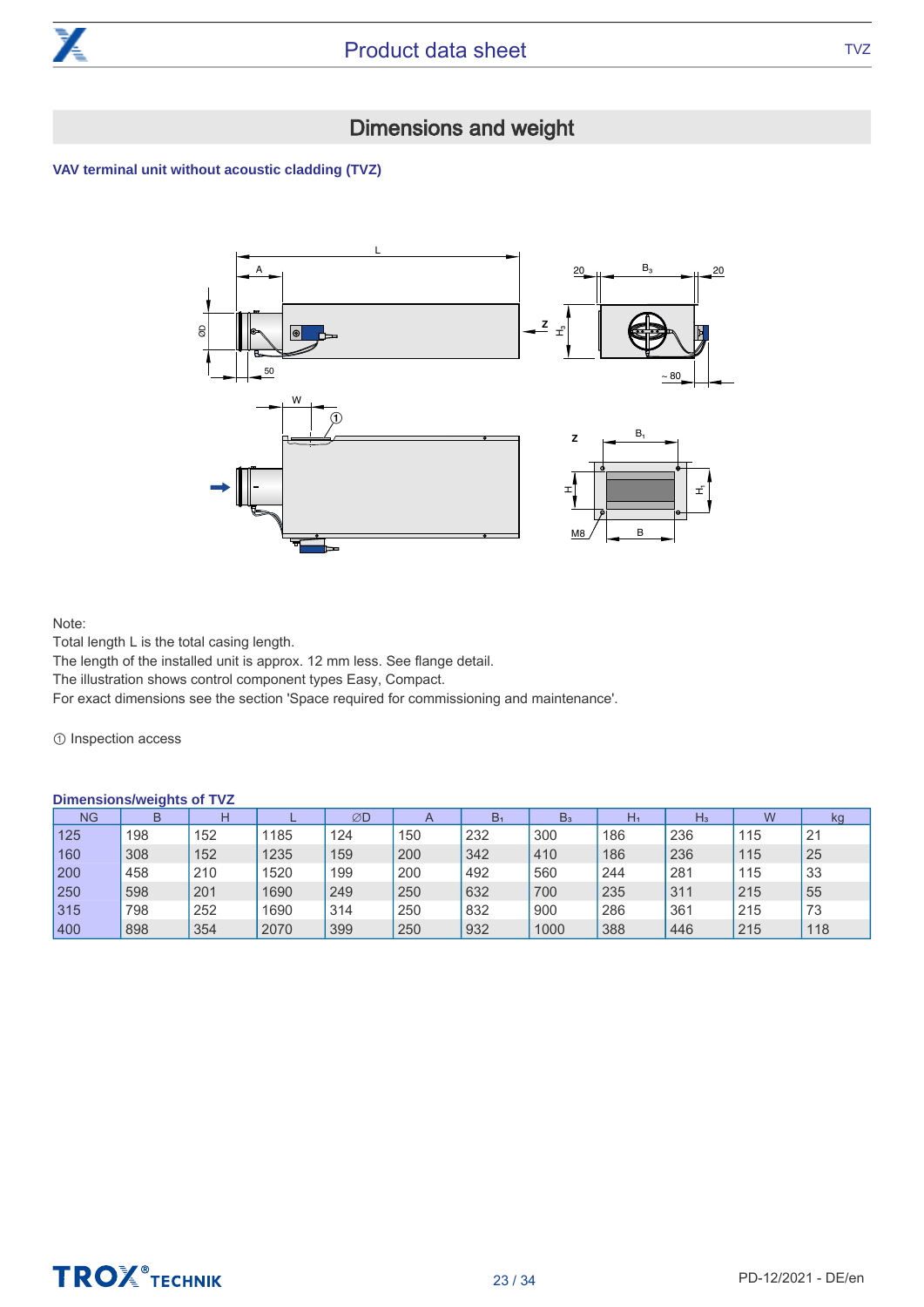![](_page_23_Picture_0.jpeg)

#### **VAV terminal unit with acoustic cladding (TVZ-D)**

![](_page_23_Figure_3.jpeg)

Note:

Total length L is the total casing length.

The length of the installed unit is approx. 12 mm less. See flange detail.

The illustration shows control component types Easy, Compact.

For exact dimensions see the section 'Space required for commissioning and maintenance'.

① Inspection access

| <b>NG</b> | B   |     |      | ØD  |     | B <sub>1</sub> | B <sub>3</sub> | $H_1$ | $H_3$ | W   | kg  |
|-----------|-----|-----|------|-----|-----|----------------|----------------|-------|-------|-----|-----|
| 125       | 198 | 152 | 1185 | 124 | 110 | 232            | 380            | 186   | 316   | 155 | 41  |
| 160       | 308 | 152 | 1235 | 159 | 160 | 342            | 490            | 186   | 316   | 155 | 50  |
| 200       | 458 | 210 | 1520 | 199 | 160 | 492            | 640            | 244   | 361   | 155 | 63  |
| 250       | 598 | 201 | 1690 | 249 | 210 | 632            | 780            | 235   | 391   | 255 | 95  |
| 315       | 798 | 252 | 1690 | 314 | 210 | 832            | 980            | 286   | 441   | 255 | 133 |
| 400       | 898 | 354 | 2070 | 399 | 210 | 932            | 1080           | 388   | 526   | 255 | 193 |

#### **Dimensions/weights of TVZ-D**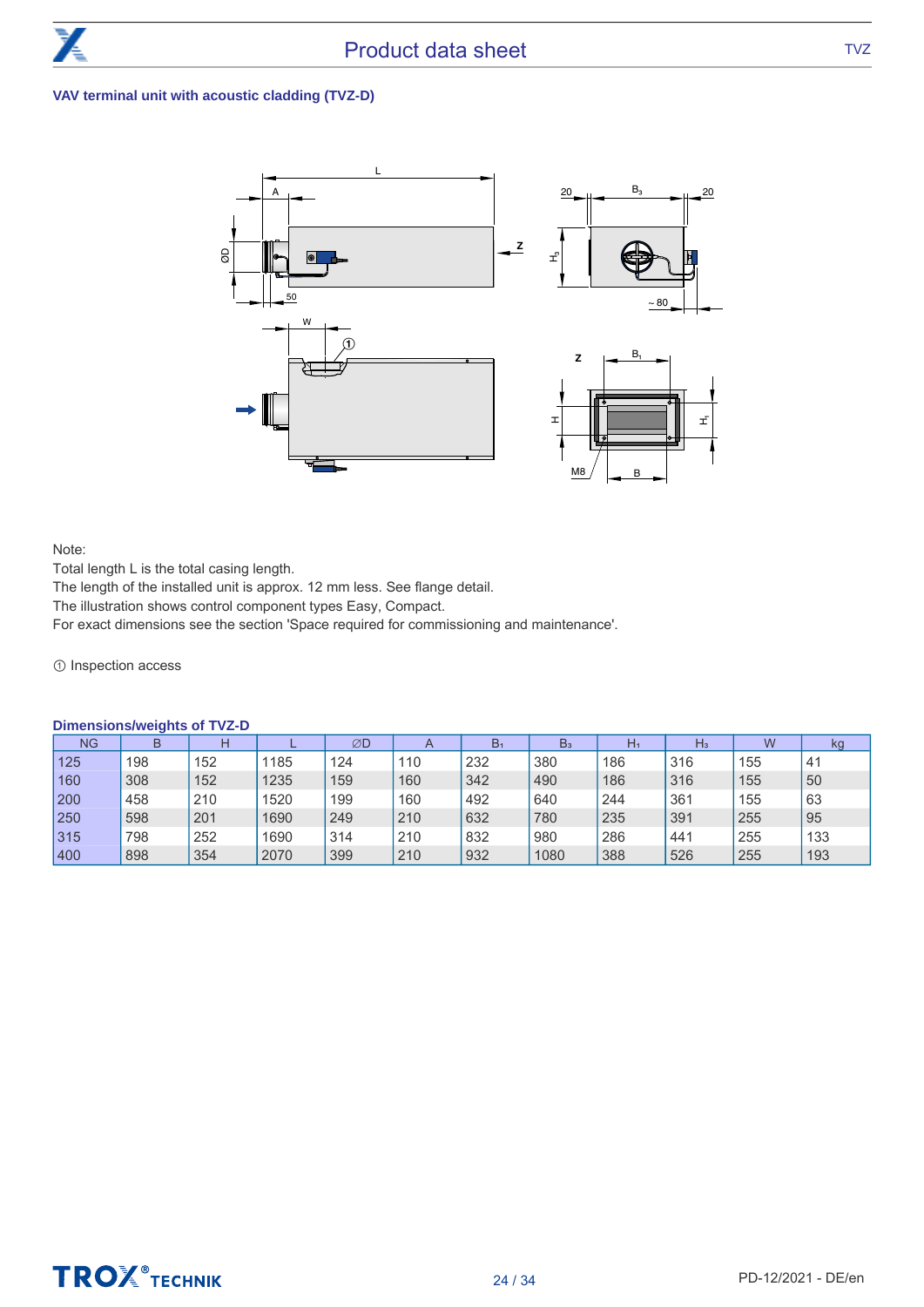![](_page_24_Picture_0.jpeg)

#### **Flange detail**

![](_page_24_Figure_3.jpeg)

1 Compressible seal, to be provided by others

- 2 Flanges on both ends indented by approx. 12 mm
- 3 Flange
- 4 Duct
- 5 VAV terminal unit

#### **Space required for commissioning and maintenance**

Sufficient space must be kept clear near any attachments to allow for commissioning and maintenance. It may be necessary to provide sufficiently sized inspection access openings.

![](_page_24_Picture_11.jpeg)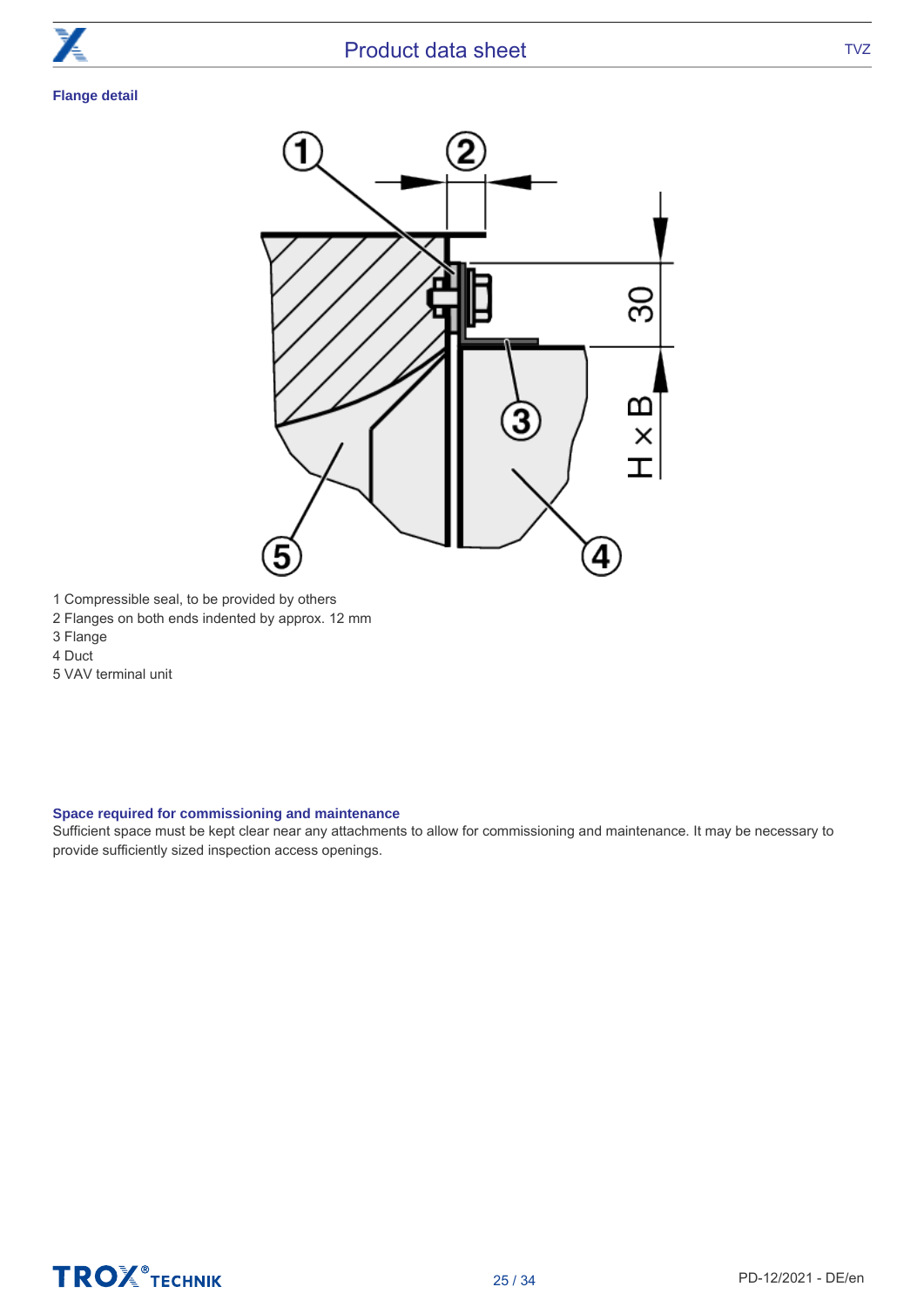![](_page_25_Picture_0.jpeg)

#### **Access to attachments**

**Product examples**

![](_page_25_Picture_4.jpeg)

Schematic illustration of required installation space

BC0, BUDNF, XD4, TUN

| Space required                                                                                                                                                                                                                            |         |     |             |  |  |  |
|-------------------------------------------------------------------------------------------------------------------------------------------------------------------------------------------------------------------------------------------|---------|-----|-------------|--|--|--|
| <b>Attachment</b>                                                                                                                                                                                                                         | $\odot$ | (2) | $\circledS$ |  |  |  |
| <b>VARYCONTROL</b>                                                                                                                                                                                                                        |         |     |             |  |  |  |
| Easy controller: Easy                                                                                                                                                                                                                     | 400     | 300 | 300         |  |  |  |
| Compact controller: BC0, BL0 *,<br>BM0, BM0-J6, LN0, LK0, XB0, 400<br>XD0, XF0                                                                                                                                                            |         | 300 | 300         |  |  |  |
| Universal controller: B13 *, B1B<br>*, BB3 *, BBB *, BG3 *, BGB *,<br>BH3 *, BHB *, BP3 *, BPB *,<br>BPG *, BR3 *, BRB *, BRG *,<br>BS3 *, BSB *, BSG *, BUDN,<br>BUDNF, BUSN, BUSNF, BUSS,<br>BUPN, BUPNF, BURN,<br>BURNF, XB4, XD4, XF4 | 700     | 300 | 300         |  |  |  |
| <b>TROX UNIVERSAL</b>                                                                                                                                                                                                                     |         |     |             |  |  |  |
| TROX UNIVERSAL: TUN, TUS, 900<br><b>TUSD</b>                                                                                                                                                                                              |         | 350 | 400         |  |  |  |
| <b>LABCONTROL</b>                                                                                                                                                                                                                         |         |     |             |  |  |  |
| <b>EASYLAB: ELAB</b>                                                                                                                                                                                                                      | 900     | 350 | 400         |  |  |  |

\* Control component has been discontinued

\*\* Control component to be discontinued - do not include in new projects

![](_page_25_Picture_10.jpeg)

![](_page_25_Picture_11.jpeg)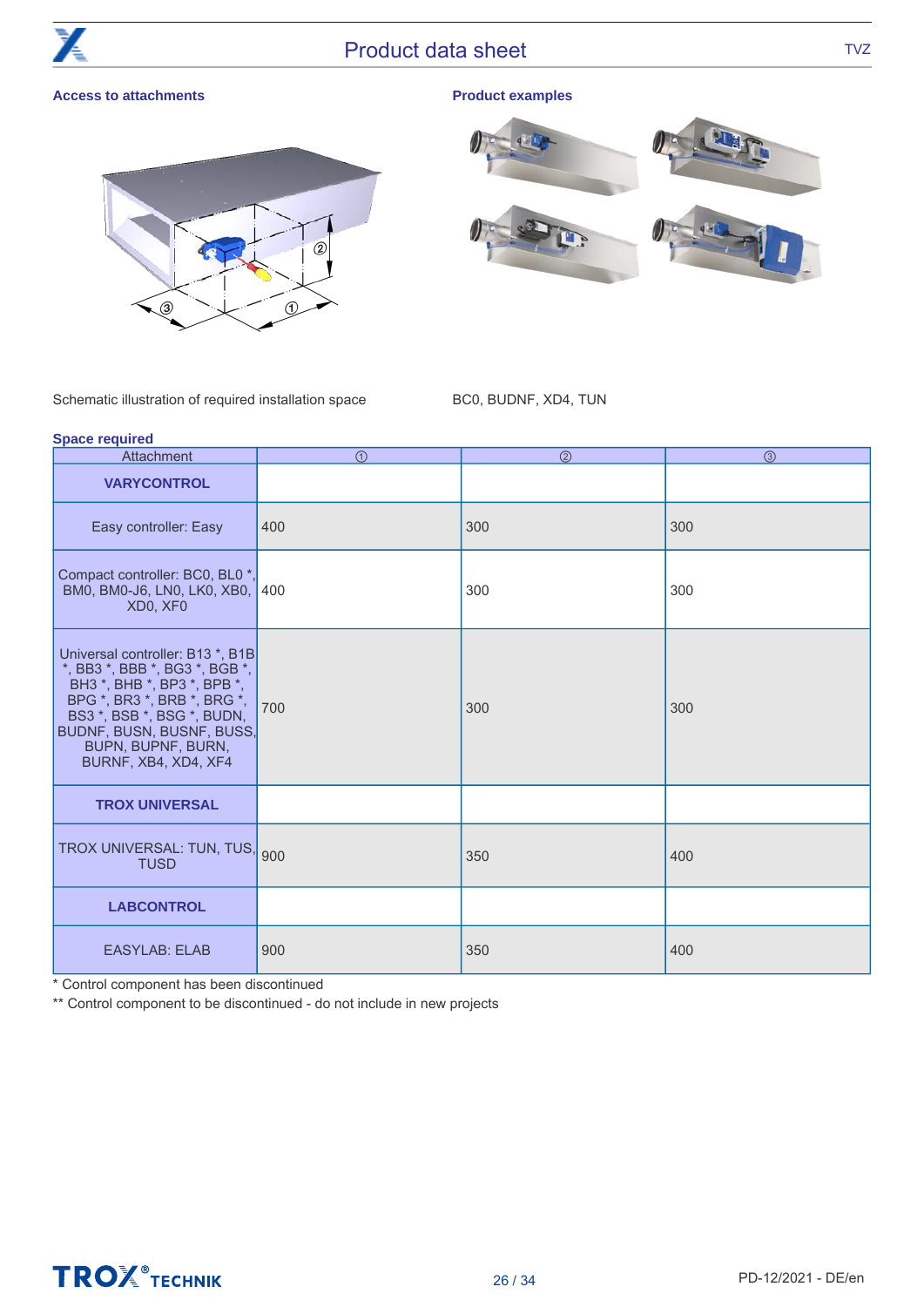![](_page_26_Picture_0.jpeg)

#### **Inspection access**

![](_page_26_Picture_3.jpeg)

#### Schematic illustration of required installation space

**Space required for inspection access**

| Attachment        |     |     | 3   |
|-------------------|-----|-----|-----|
| Inspection access | 400 | 300 | 300 |

**Accessibility to the battery pack**

![](_page_26_Picture_8.jpeg)

Schematic illustration of required installation space

Note: Additional space for fixing and accessing the battery pack (optional accessory for TROX UNIVERSAL or LABCONTROL EASYLAB control component).

#### **Product example**

![](_page_26_Picture_12.jpeg)

Attachment TVZ/.../TUN/.../U

![](_page_26_Picture_15.jpeg)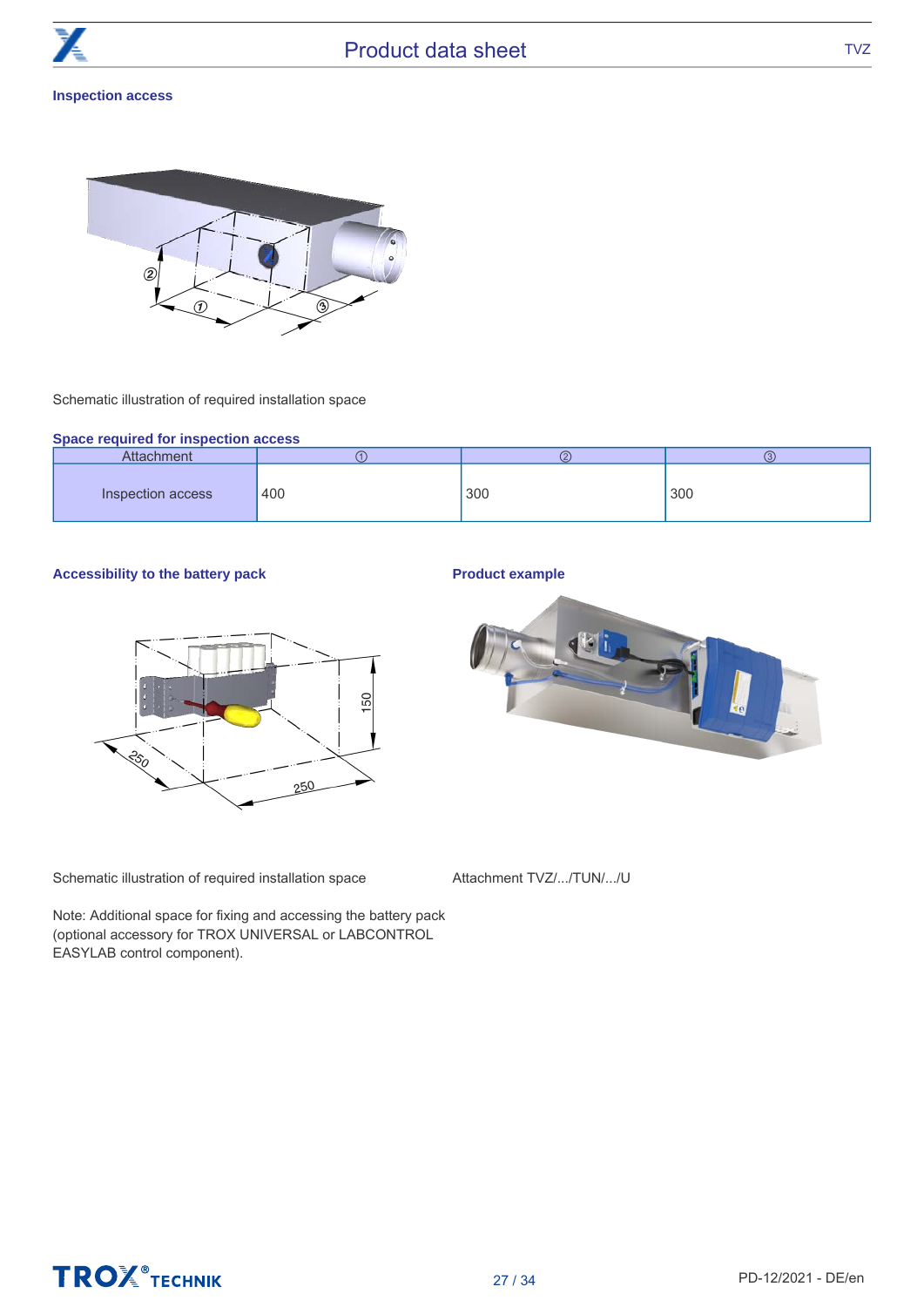![](_page_27_Picture_0.jpeg)

## Product details

#### <span id="page-27-0"></span>**Installation and commissioning**

- Any installation orientation (except units with static effective pressure transducer)
- Return edges of the casing with drilled holes suitable for M10 threaded rods
- TVZ-D: For constructions with acoustic cladding, ducts on the room side should have cladding up to the acoustic cladding of the controller

#### **Upstream conditions**

The volume flow rate accuracy  $\Delta_{o}$  applies to straight upstream section of the duct. Bends, junctions or a narrowing or widening of the duct cause turbulence that may affect measurement. Duct connections, e.g. branches off the main duct, must comply with EN 1505. Some installation situations require straight duct sections upstream.

#### **Bend**

**Junction**

![](_page_27_Figure_11.jpeg)

![](_page_27_Figure_12.jpeg)

A bend with a centre line curvature radius of at least 1D – without an additional straight duct section upstream of the VAV terminal unit – has only a negligible effect on the volume flow rate accuracy.

A junction causes strong turbulence. The stated volume flow rate accuracy  $\Delta_{\text{av}}$  can only be achieved with a straight duct section of at least 5D upstream.

![](_page_27_Picture_16.jpeg)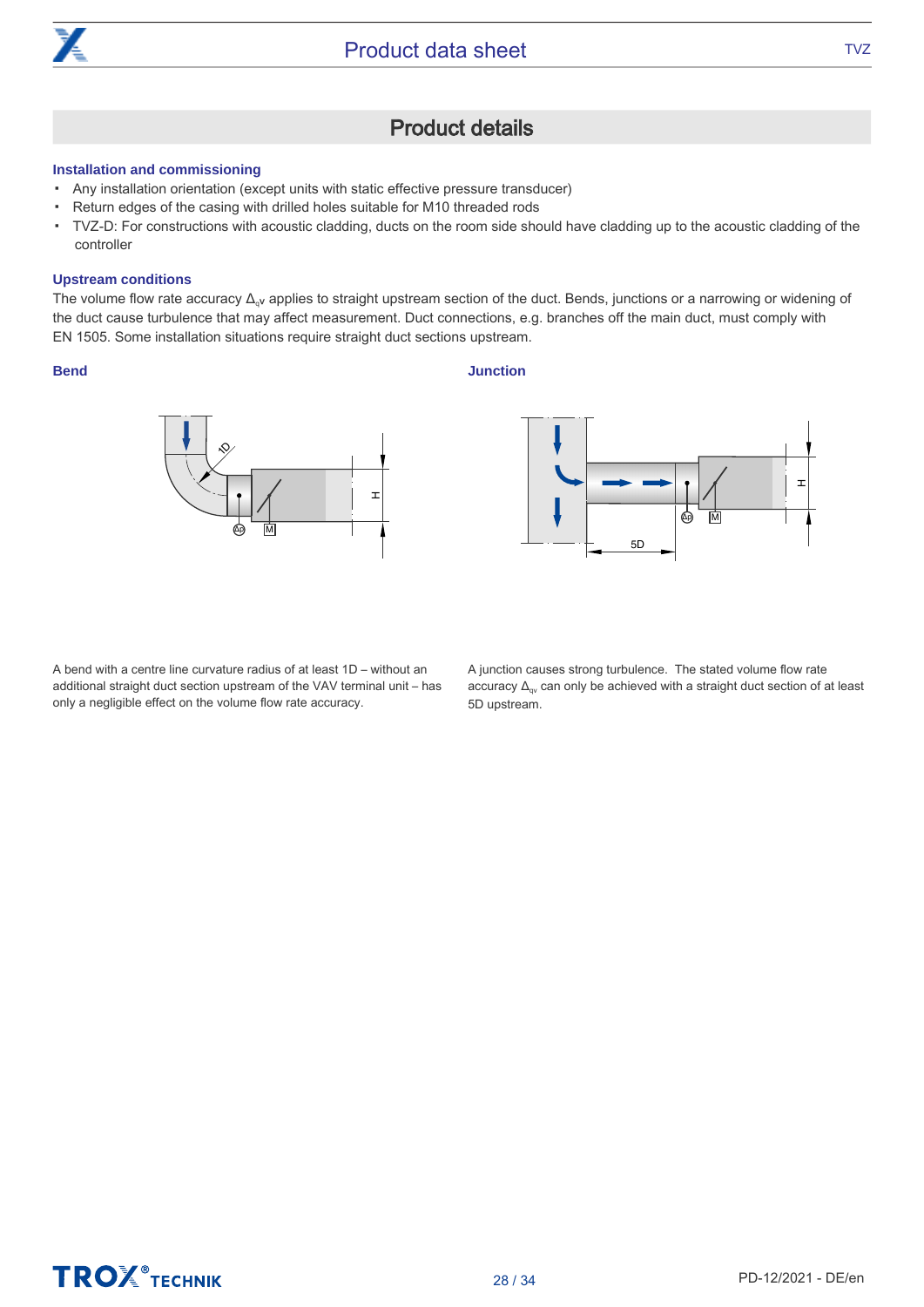![](_page_28_Picture_0.jpeg)

**VARYCONTROL control components**

| <b>Attachment</b> | <b>Controlled</b><br>variable | Interface                                                                   | <b>Pressure transducer</b>                        | <b>Actuator</b>                                | Manufacturer   |
|-------------------|-------------------------------|-----------------------------------------------------------------------------|---------------------------------------------------|------------------------------------------------|----------------|
|                   |                               |                                                                             | Easy controller, dynamic                          |                                                |                |
| Easy              | qv                            | $0 - 10 V$                                                                  | integral                                          | slow-running                                   | $\odot$        |
|                   |                               |                                                                             | Compact controller, dynamic                       | integral                                       |                |
|                   |                               |                                                                             |                                                   | slow-running                                   |                |
| BC <sub>0</sub>   | qv                            | $0 - 10$ V or $2 - 10$ V or MP<br>bus interface                             | integral                                          | integral                                       | $\circledS$    |
| <b>BLO</b> **     | qv                            | LonWorks FTT 10 interface                                                   | integral                                          | slow-running<br>integral                       | $^{\circledR}$ |
| BM <sub>0</sub>   | qv                            | Modbus RTU/BACnet MS/TP integral                                            |                                                   | slow-running<br>integral                       | $\circledcirc$ |
| BM0-J6            | qv                            | Modbus RTU/BACnet MS/TP<br>with RJ12 socket (for X-<br>AIRCONTROL)          | integral                                          | slow-running<br>integral                       | $^{\circledR}$ |
| LK <sub>0</sub>   | qv                            | <b>KNX</b> interface                                                        | integral                                          | slow-running<br>integral                       | $\circledS$    |
| LN <sub>0</sub>   | qv                            | $0 - 10$ V or $2 - 10$ V                                                    | integral                                          | slow-running<br>integral                       | $\circledS$    |
| XB <sub>0</sub>   | qv                            | $0 - 10$ V or $2 - 10$ V                                                    | integral                                          | slow-running<br>integral                       | $\circledS$    |
|                   |                               |                                                                             | Compact controller, static                        |                                                |                |
| XD <sub>0</sub>   | qv                            | $0 - 10$ V or $2 - 10$ V                                                    | integral                                          | slow-running<br>integral                       | $\circledS$    |
| XF <sub>0</sub>   | $\Delta p$                    | $0 - 10$ V or $2 - 10$ V                                                    | integral, control range<br>adjustable 25 - 550 Pa | slow-running<br>integral                       | $\circledS$    |
|                   |                               |                                                                             | Universal controller, dynamic                     |                                                |                |
| B <sub>13</sub> * | qv                            | $0 - 10$ V or $2 - 10$ V                                                    | integral                                          | slow-running                                   | $\circledS$    |
| <b>B1B</b> *      | qv                            | $0 - 10$ V or $2 - 10$ V                                                    | integral                                          | separate<br>spring return actuator<br>separate | $\circledS$    |
| <b>BUDN</b>       | qv                            | 0 - 10 V or 2 - 10 V or MP<br>bus or Modbus RTU or<br><b>BACnet MS/TPTP</b> | integral                                          | slow-running<br>separate                       | $\circledS$    |
| <b>BUDNF</b>      | qv                            | 0 - 10 V or 2 - 10 V or MP<br>bus or Modbus RTU or<br><b>BACnet MS/TPTP</b> | integral                                          | spring return actuator<br>separate             | $\circledcirc$ |
| XB4               | qv                            | $0 - 10$ V or $2 - 10$ V                                                    | integral                                          | spring return actuator<br>separate             | $\circledS$    |
|                   |                               |                                                                             | VARYCONTROL Universal controller, static          |                                                |                |
| BB3 *             | qv                            | $2 - 10 V$                                                                  | individual component                              | slow-running<br>separate                       | ②              |

# **TROX** TECHNIK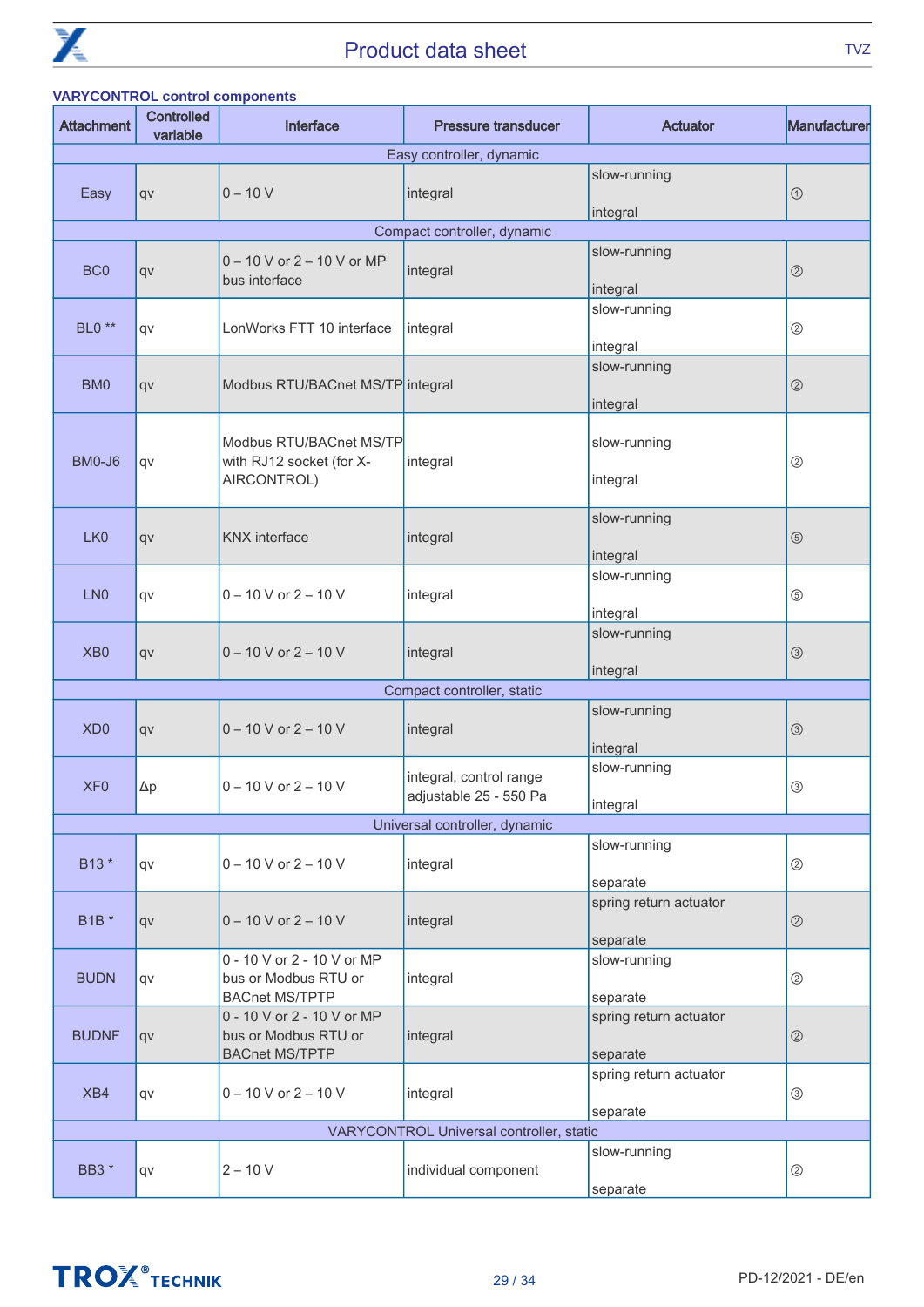![](_page_29_Picture_0.jpeg)

| <b>Attachment</b> | <b>Controlled</b><br>variable | Interface                                                                   | <b>Pressure transducer</b>                                       | <b>Actuator</b>                    | Manufacturer   |
|-------------------|-------------------------------|-----------------------------------------------------------------------------|------------------------------------------------------------------|------------------------------------|----------------|
| BBB <sup>*</sup>  | qv                            | $2 - 10 V$                                                                  | individual component                                             | spring return actuator<br>separate | $^{\circledR}$ |
| <b>BG3</b> *      | $\Delta p$                    | $2 - 10 V$                                                                  | individual component<br>100 Pa                                   | slow-running<br>separate           | ②              |
| BGB <sup>*</sup>  | $\Delta p$                    | $2 - 10 V$                                                                  | individual component<br>100 Pa                                   | spring return actuator<br>separate | $^{\circledR}$ |
| <b>BH3</b> *      | $\Delta p$                    | $2 - 10 V$                                                                  | individual component<br>600 Pa                                   | slow-running<br>separate           | $^{\circledR}$ |
| BHB <sup>*</sup>  | $\Delta p$                    | $2 - 10V$                                                                   | individual component<br>600 Pa                                   | spring return actuator<br>separate | $^{\circledR}$ |
| <b>BP3</b> *      | qv                            | $0 - 10$ V or $2 - 10$ V or MP<br>bus interface                             | individual component                                             | slow-running<br>separate           | $^{\circledR}$ |
| BPB <sup>*</sup>  | qv                            | $0 - 10$ V or $2 - 10$ V or MP<br>bus interface                             | individual component                                             | spring return actuator<br>separate | $\circledcirc$ |
| BPG <sup>*</sup>  | qv                            | $0 - 10$ V or $2 - 10$ V or MP<br>bus interface                             | individual component                                             | fast-running<br>separate           | ②              |
| <b>BR3</b> *      | $\Delta p$                    | $0 - 10$ V or $2 - 10$ V or MP<br>bus interface                             | individual component<br>100 Pa                                   | slow-running<br>separate           | $^{\circledR}$ |
| BRB <sup>*</sup>  | $\Delta p$                    | $0 - 10$ V or $2 - 10$ V or MP<br>bus interface                             | individual component<br>100 Pa                                   | spring return actuator<br>separate | ②              |
| BRG <sup>*</sup>  | $\Delta p$                    | $0 - 10$ V or $2 - 10$ V or MP<br>bus interface                             | individual component<br>100 Pa                                   | fast-running<br>separate           | $^{\circledR}$ |
| <b>BS3</b> *      | $\Delta p$                    | 0 - 10 V or 2 - 10 V or MP<br>bus interface                                 | individual component<br>600 Pa                                   | slow-running<br>separate           | $^{\circledR}$ |
| BSB <sup>*</sup>  | $\Delta p$                    | $0 - 10$ V or $2 - 10$ V or MP<br>bus interface                             | individual component<br>600 Pa                                   | spring return actuator<br>separate | $\circledS$    |
| BSG <sup>*</sup>  | $\Delta p$                    | $0 - 10$ V or $2 - 10$ V or MP<br>bus interface                             | individual component<br>600 Pa                                   | fast-running<br>separate           | $\circledS$    |
| <b>BUPN</b>       | $\Delta p$                    | 0 - 10 V or 2 - 10 V or MP<br>bus or Modbus RTU or<br><b>BACnet MS/TPTP</b> | integral<br>Control range adjustable 25<br>-450 Pa               | slow-running<br>separate           | $^{\circledR}$ |
| <b>BUPNF</b>      | $\Delta p$                    | 0 - 10 V or 2 - 10 V or MP<br>bus or Modbus RTU or<br><b>BACnet MS/TPTP</b> | integral<br>Control range adjustable 25<br>-450 Pa               | spring return actuator<br>separate | $^{\circledR}$ |
| <b>BURN</b>       | $\Delta p$                    | 0 - 10 V or 2 - 10 V or MP<br>bus or Modbus RTU or<br><b>BACnet MS/TPTP</b> | integral<br>Control range adjustable<br>-50  -10 Pa or 10  50 Pa | slow-running<br>separate           | $\circledS$    |
| <b>BURNF</b>      | $\Delta p$                    | 0 - 10 V or 2 - 10 V or MP<br>bus or Modbus RTU or<br><b>BACnet MS/TPTP</b> | integral<br>Control range adjustable<br>-50  -10 Pa or 10  50 Pa | spring return actuator<br>separate | $^{\circledR}$ |

# **TROX** TECHNIK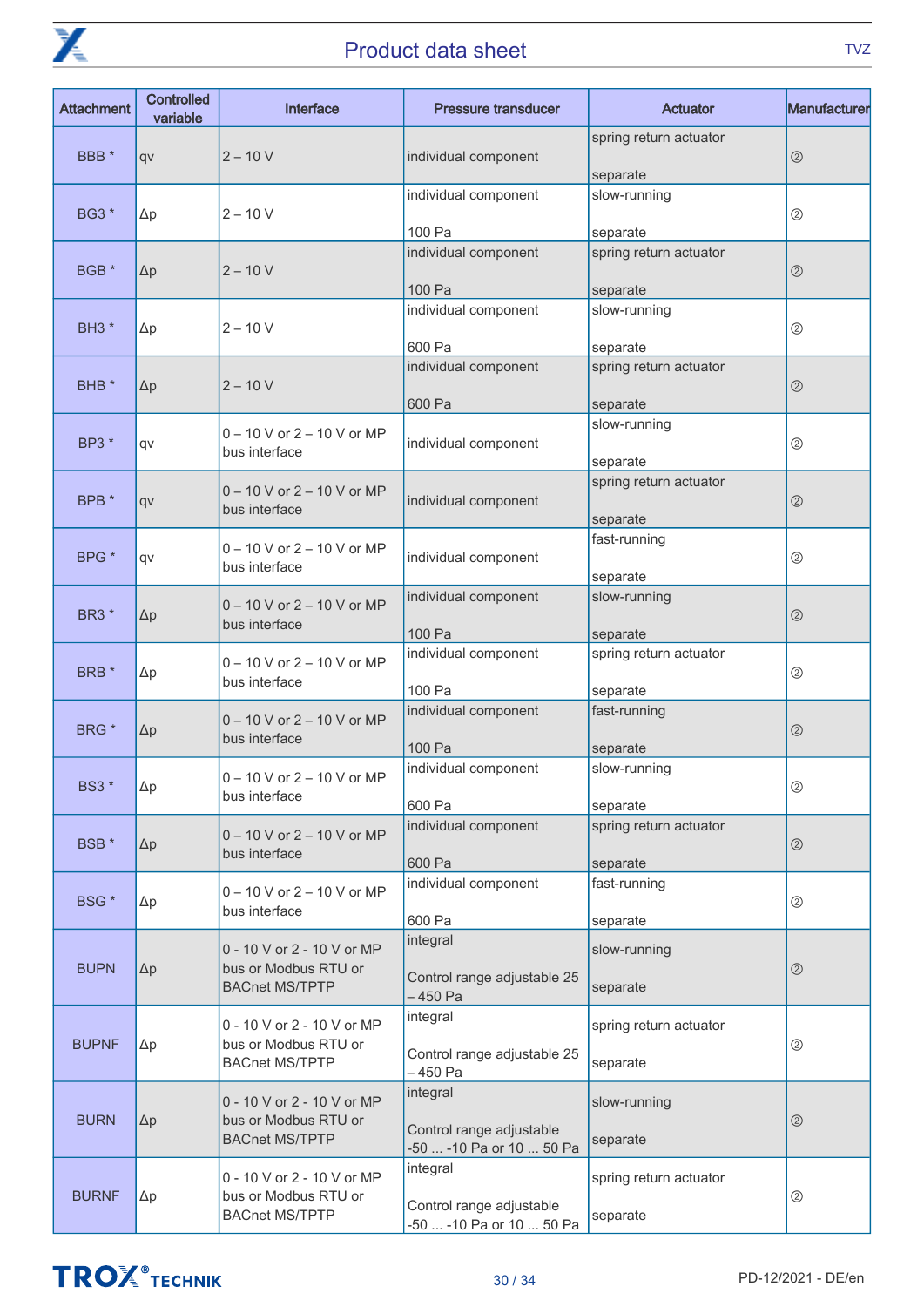![](_page_30_Picture_0.jpeg)

| <b>Attachment</b> | <b>Controlled</b><br>variable | Interface                                                                   | <b>Pressure transducer</b>                        | Actuator                           | Manufacturer  |
|-------------------|-------------------------------|-----------------------------------------------------------------------------|---------------------------------------------------|------------------------------------|---------------|
| <b>BUSN</b>       | <b>av</b>                     | 0 - 10 V or 2 - 10 V or MP<br>bus or Modbus RTU or<br><b>BACnet MS/TPTP</b> | integral                                          | slow-running<br>separate           | $\circled{2}$ |
| <b>BUSNF</b>      | <b>av</b>                     | 0 - 10 V or 2 - 10 V or MP<br>bus or Modbus RTU or<br><b>BACnet MS/TPTP</b> | integral                                          | spring return actuator<br>separate | ②             |
| <b>BUSS</b>       | <b>av</b>                     | 0 - 10 V or 2 - 10 V or MP<br>bus or Modbus RTU or<br><b>BACnet MS/TPTP</b> | integral                                          | fast-running<br>separate           | $\circled{2}$ |
| XD4               | qv                            | $0 - 10$ V or 2 – 10 V                                                      | integral                                          | spring return actuator<br>separate | $\circledS$   |
| XF4               | $\Delta p$                    | $0 - 10$ V or 2 – 10 V                                                      | integral, control range<br>adjustable 25 - 550 Pa | spring return actuator<br>separate | $\circled{3}$ |

\* Control component has been discontinued

\*\* Control component to be discontinued - do not include in new projects

- q<sub>v</sub> Volume flow rate
- $\Delta_{\scriptscriptstyle \rm p}$  Differential pressure

① TROX, ② TROX/Belimo, ③ TROX/Gruner, ⑤ Siemens

#### **TROX UNIVERSAL control components**

| <b>Attachment</b> | <b>Controlled</b><br>variable | Interface                                                                                                                                       | <b>Pressure transducer</b>                      | <b>Actuator</b>                                                              | Manufacturer   |  |  |
|-------------------|-------------------------------|-------------------------------------------------------------------------------------------------------------------------------------------------|-------------------------------------------------|------------------------------------------------------------------------------|----------------|--|--|
|                   |                               |                                                                                                                                                 | <b>VARYCONTROL Universal controller, static</b> |                                                                              |                |  |  |
| <b>TUN</b>        | $qv, \Delta p$                | <b>TROX Plug&amp;Play</b><br>communication system and 0<br>- 10 V or 2 - 10 V or with<br>optional accessories:<br>Modbus, BACnet, web<br>server | $\alpha v =$ integral<br>$\Delta p$ = separate  | slow-running<br>separate                                                     | $\odot$        |  |  |
| <b>TUNF</b>       | $qv, \Delta p$                | TROX Plug&Play<br>communication system and 0<br>- 10 V or 2 - 10 V or with<br>optional accessories:<br>Modbus, BACnet, web<br>server            | $qv = integral$<br>$\Delta p$ = separate        | spring return actuator<br>separate                                           | $\circledD$    |  |  |
| <b>TUS</b>        | $qv, \Delta p$                | TROX Plug&Play<br>communication system and 0<br>- 10 V or 2 - 10 V or with<br>optional accessories:<br>Modbus, BACnet, web<br>server            | $qv = integral$<br>$\Delta p$ = separate        | fast-running<br>separate                                                     | $\odot$        |  |  |
| <b>TUSD</b>       | $qv, \Delta p$                | TROX Plug&Play<br>communication system and 0<br>- 10 V or 2 - 10 V or with<br>optional accessories:<br>Modbus, BACnet, web<br>server            | $qv = integral$<br>$\Delta p$ = separate        | fast-running with digital<br>communication interface<br>(TROX HPD), separate | $^{\circledR}$ |  |  |

q<sub>v</sub> Volume flow rate

 $\Delta_{\scriptscriptstyle \rm p}$  Differential pressure

① TROX

**LABCONTROL EASYLAB control components**

![](_page_30_Picture_14.jpeg)

![](_page_30_Picture_15.jpeg)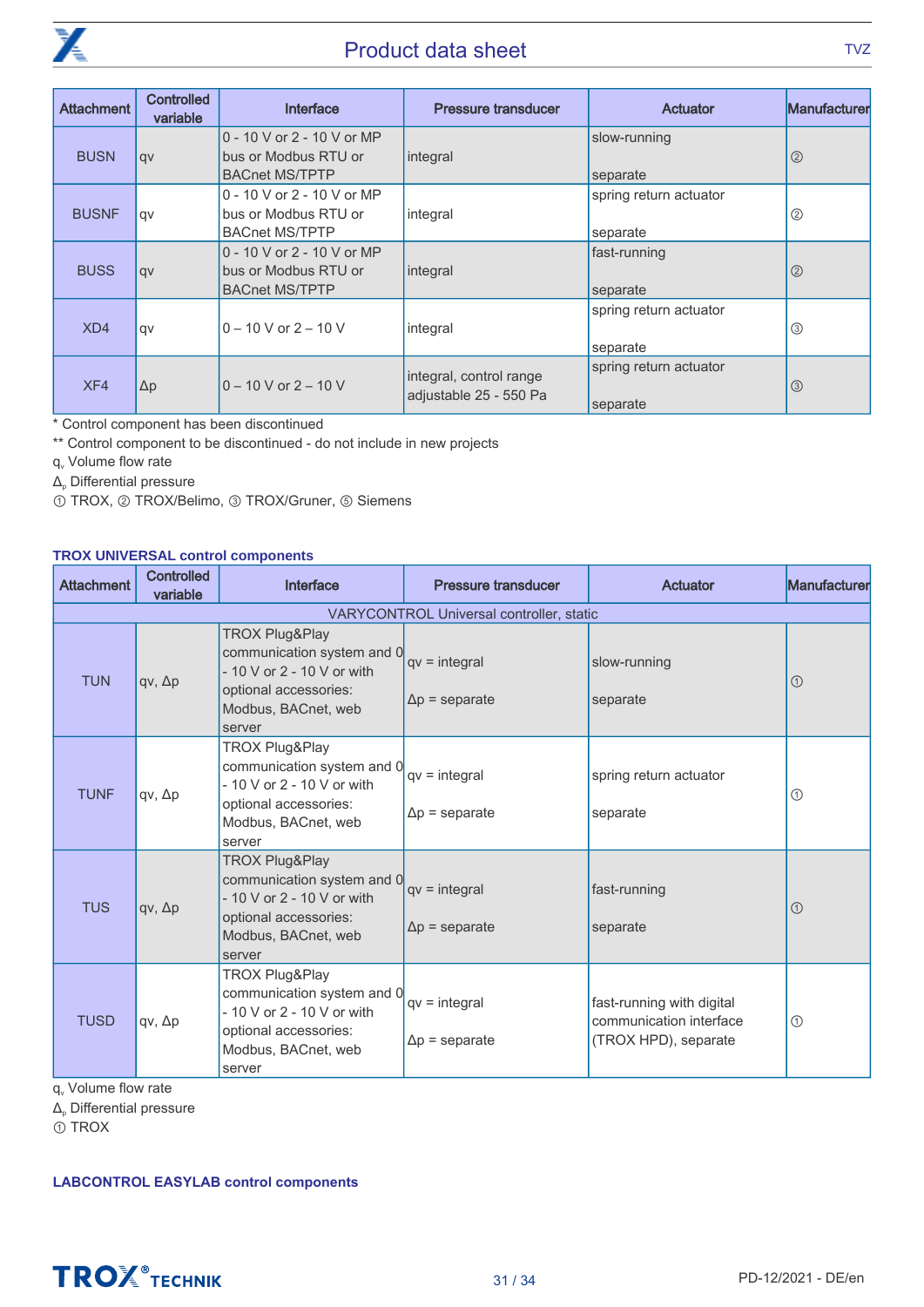![](_page_31_Picture_0.jpeg)

| <b>Attachment</b> | <b>Controlled</b><br>variable | Interface                                                                                                                                | <b>Pressure transducer</b>                     | Actuator                                                                                                            | Manufacturer   |  |  |  |  |
|-------------------|-------------------------------|------------------------------------------------------------------------------------------------------------------------------------------|------------------------------------------------|---------------------------------------------------------------------------------------------------------------------|----------------|--|--|--|--|
|                   | <b>EASYLAB</b>                |                                                                                                                                          |                                                |                                                                                                                     |                |  |  |  |  |
| <b>ELAB</b>       | $qv, \Delta p^*$              | TROX plug and play<br>communication system and 0<br>- 10 V or 2 - 10 V or with<br>optional accessories:<br>Modbus, BACnet, web<br>server | $\vert$ qv = integral<br>$\Delta p$ = separate | fast-running, separate<br><b>or</b><br>fast-running with digital<br>communication interface<br>(TROX HPD), separate | $\circledcirc$ |  |  |  |  |

① TROX

**\* The controlled variable depends on the type of VAV terminal unit**

- TVR, TVRK: Fume cupboard, room supply air, room extract air, room pressure, single controller
- TVLK: Fume cupboard, single controller
- TVJ, TVT: Room supply air, room extract air, room pressure, single controller
- TVZ, TZ-Silenzio: Room supply air, room pressure, single controller
- TVA, TA-Silenzio: Room extract air, room pressure, single controller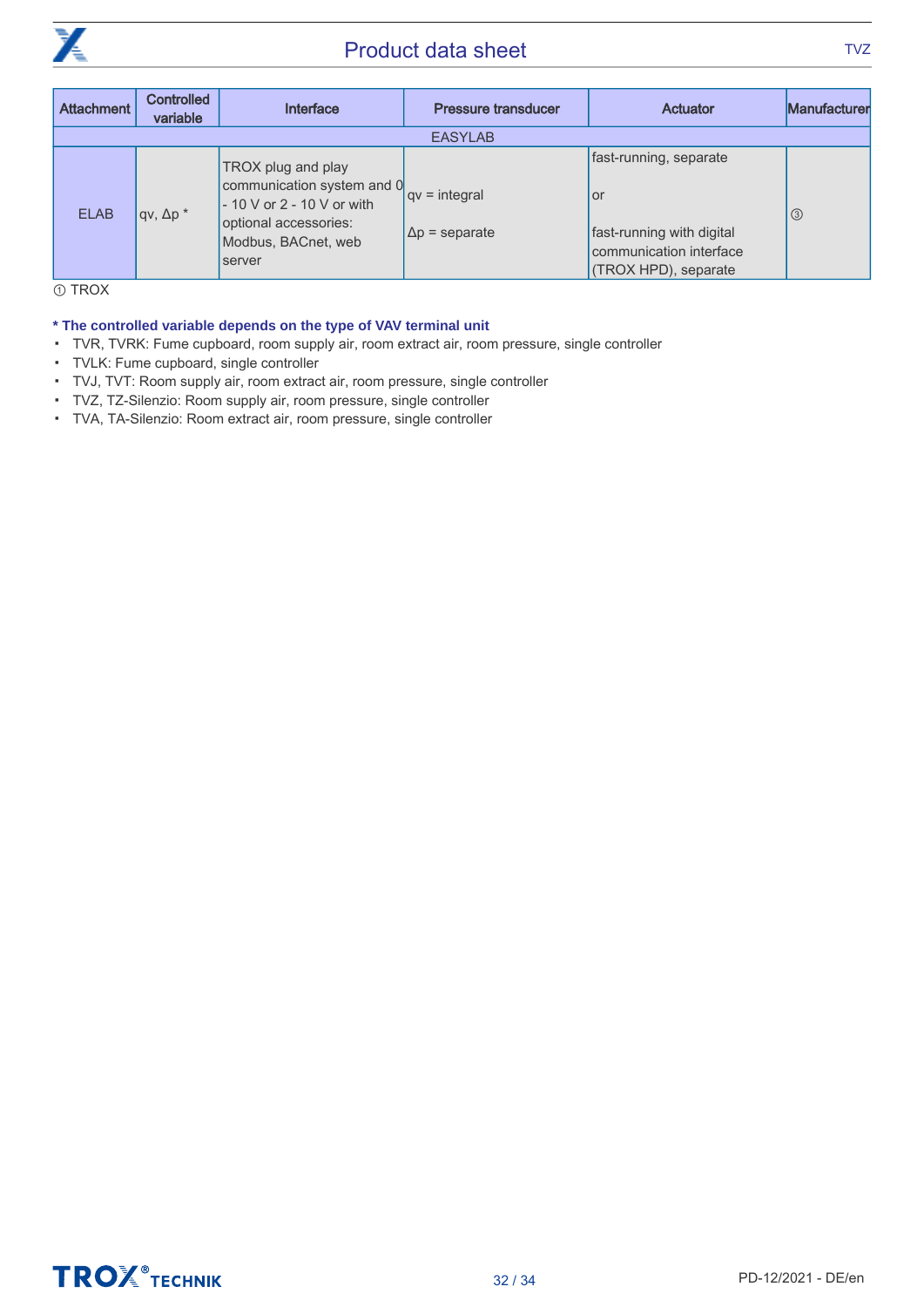![](_page_32_Picture_0.jpeg)

## **Nomenclature**

#### <span id="page-32-0"></span>**Dimensions of rectangular units**

**B** [mm] Duct width

**B**₁ [mm] Screw hole pitch of flange (horizontal)

**B<sup>2</sup>** [mm] Overall dimension of flange (width)

**H** [mm] Duct height

**H<sup>1</sup>** [mm] Screw hole pitch of flange (vertical)

**H<sup>2</sup>** [mm] Overall dimension of flange (height)

#### **Dimensions of circular units**

#### **ØD** [mm] Basic units made of sheet steel: Outer diameter of the spigot; basic units made of plastic: Inside diameter of the spigot

**ØD<sup>1</sup>** [mm] Pitch circle diameter of flanges

**ØD<sup>2</sup>** [mm] Outer diameter of flanges

**L** [mm] Length of unit including connecting spigot

**L1** [mm] Length of casing or acoustic cladding

**n** [ ] Number of flange screw holes

**T** [mm] Flange thickness

#### **General information**

**m** [kg] Unit weight including the minimum required attachments (control component)

**NS** [mm] Nominal size

 $f_m$  [Hz] Octave band centre frequency

#### **LPA** [dB(A)]

A-weighted sound pressure level of air-regenerated noise of the VAV terminal unit, system attenuation taken into account

**LPA1** [dB(A)]

## **TROX**<sup>®</sup>TECHNIK

A-weighted sound pressure level of air-regenerated noise of the VAV terminal unit with secondary silencer, system attenuation taken into account

#### **LPA2** [dB(A)]

A-weighted sound pressure level of case-regenerated noise of the VAV terminal unit, system attenuation taken into account

#### **LPA3** [dB(A)]

A-weighted sound pressure level of case-regenerated noise of the VAV terminal unit with acoustic cladding, system attenuation taken into account

Note on acoustic data: All sound pressure levels are based on a reference value of 20 μPa.

#### **qvNom** [m³/h]; [l/s]

Nominal flow rate (100 %): The value depends on product type, nominal size and control component (attachment). Values are published on the internet and in technical leaflets and stored in the Easy Product Finder design program. Reference value for calculating percentages (e.g.  $q_{vmax}$ ). Upper limit of the setting range and maximum volume flow rate setpoint value for the VAV terminal unit.

#### **qvmin Unit** [m³/h]; [l/s]

Technically possible minimum volume flow rate: The value depends on product type, nominal size and control component (attachment). Values are stored in the Easy Product Finder design program. Lower limit of the setting range and minimum volume flow rate setpoint value for the VAV terminal unit. Setpoint values below  $q_{\text{win unit}}$  (if  $q_{\text{win}}$  equals zero) may result in unstable control or shut-off.

#### **qvmax** [m³/h]; [l/s]

Upper limit of the operating range for the VAV terminal unit that can be set by customers:  $q_{max}$  can be set to less than or equal to q<sub>wNom</sub>. In case of analogue signalling to volume flow controllers (which are typically used), the set maximum value  $(q_{max})$  is allocated to the maximum setpoint signal (10 V) (see characteristic).

#### **qvmin** [m³/h]; [l/s]

Lower limit of the operating range for the VAV terminal unit that can be set by customers:  $q_{\text{win}}$  should be set to less than or equal to  $q_{vmax}$ . Do not set  $q_{vmin}$  to less than  $q_{vmin}$  as the control may become unstable or the damper blade may close. q<sub>vmin</sub> may equal zero. In case of analogue signalling to volume flow controllers (which are typically used), the set minimum value  $(q_{\text{win}})$  is allocated to the minimum setpoint signal (0 or 2 V) (see characteristic).

**qv** [m³/h bzw. l/s] Volume flow rate

**Δqv** [%]

Volume flow rate accuracy in relation to the setpoint (tolerance)